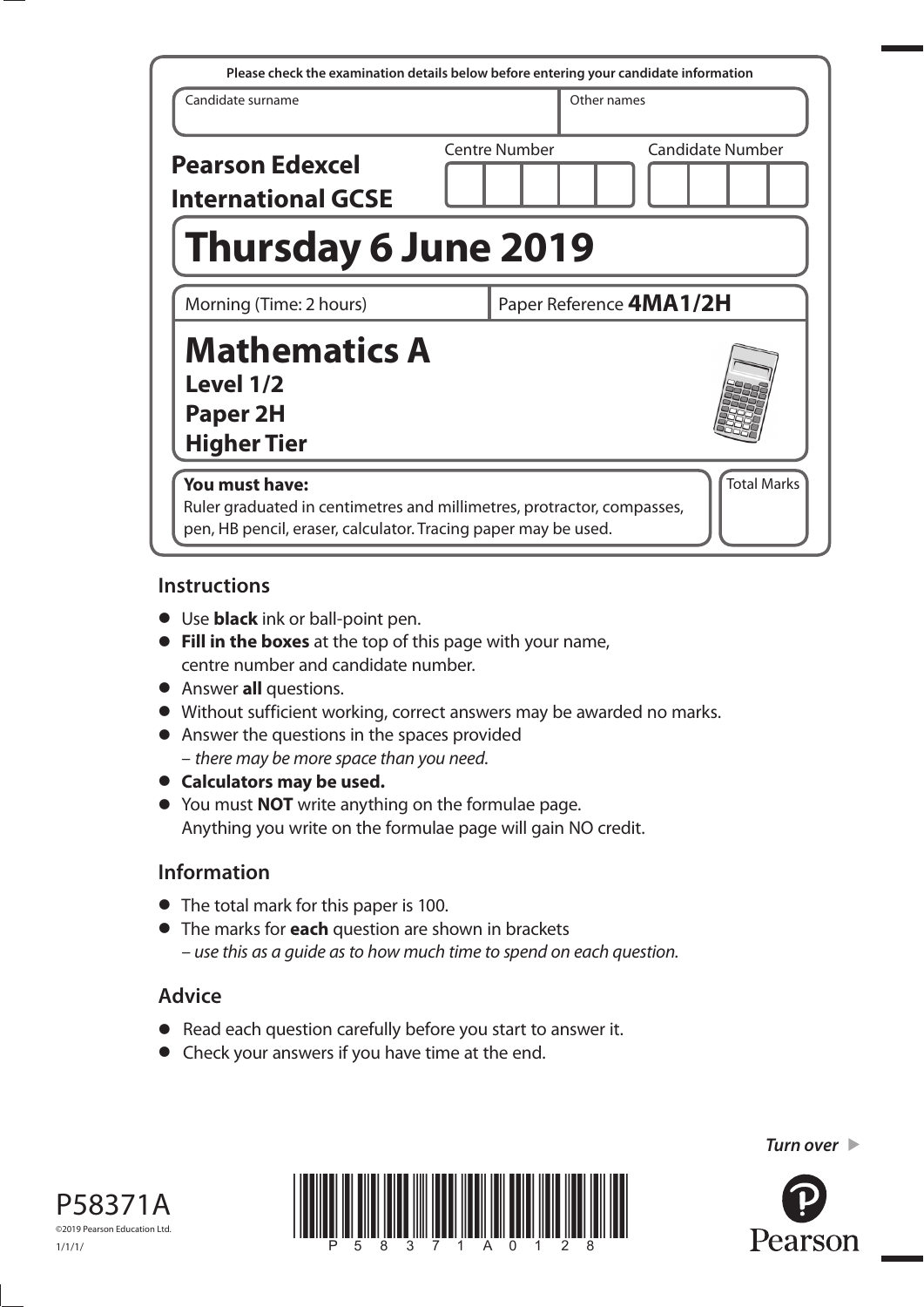

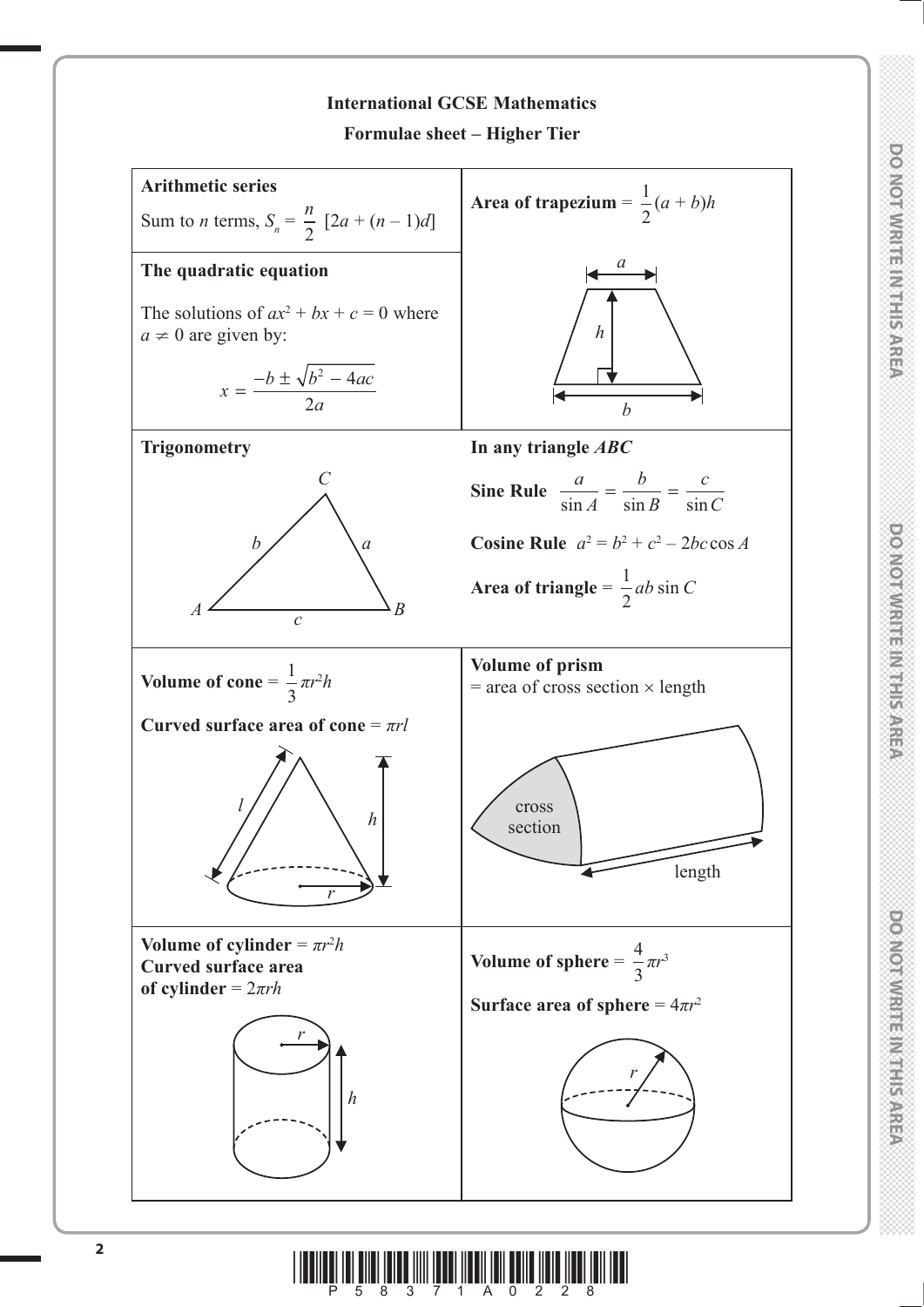#### **Answer ALL TWENTY FOUR questions.**

#### **Write your answers in the spaces provided.**

#### **You must write down all the stages in your working.**

**1** The table shows information about the heights, in cm, of 48 sunflowers in a garden centre.

| Height of sunflower (h cm) | <b>Frequency</b> |
|----------------------------|------------------|
| $90 < h \le 100$           | x                |
| $100 < h \le 110$          | 12               |
| $110 < h \le 120$          | 15               |
| $120 < h \le 130$          | 10               |
| $130 < h \le 140$          |                  |

Work out an estimate for the mean height of the sunflowers.

**(Total for Question 1 is 4 marks)**



.......................................................cm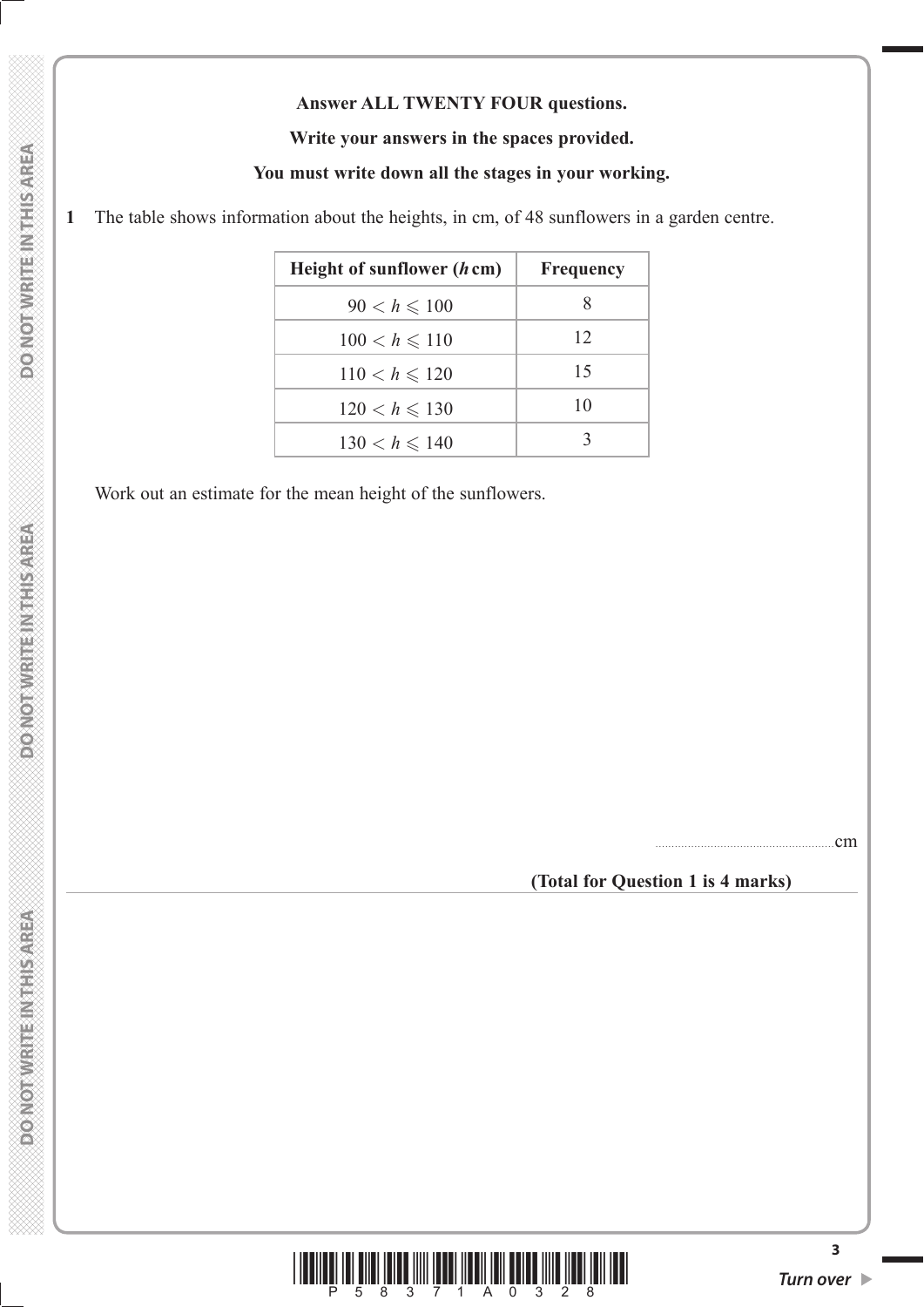| $\overline{2}$ | Use ruler and compasses to construct the perpendicular bisector of the line DE.<br>You must show all your construction lines.                                                                                                                                                                                                                                                                                                                                      |                                  |
|----------------|--------------------------------------------------------------------------------------------------------------------------------------------------------------------------------------------------------------------------------------------------------------------------------------------------------------------------------------------------------------------------------------------------------------------------------------------------------------------|----------------------------------|
|                |                                                                                                                                                                                                                                                                                                                                                                                                                                                                    | <b>DO NOT WRITE INTERNATIONS</b> |
|                | $\cal E$<br>$\boldsymbol{D}$                                                                                                                                                                                                                                                                                                                                                                                                                                       |                                  |
|                |                                                                                                                                                                                                                                                                                                                                                                                                                                                                    |                                  |
|                |                                                                                                                                                                                                                                                                                                                                                                                                                                                                    | <b>DOMORROWER IN THE SARE</b>    |
|                |                                                                                                                                                                                                                                                                                                                                                                                                                                                                    |                                  |
|                |                                                                                                                                                                                                                                                                                                                                                                                                                                                                    |                                  |
|                | (Total for Question 2 is 2 marks)                                                                                                                                                                                                                                                                                                                                                                                                                                  |                                  |
|                |                                                                                                                                                                                                                                                                                                                                                                                                                                                                    |                                  |
|                |                                                                                                                                                                                                                                                                                                                                                                                                                                                                    | <b>PONOMIC TERMIENTS AREA</b>    |
|                | 4<br>$\begin{array}{c} \text{if} \ \text{if} \ \text{if} \ \text{if} \ \text{if} \ \text{if} \ \text{if} \ \text{if} \ \text{if} \ \text{if} \ \text{if} \ \text{if} \ \text{if} \ \text{if} \ \text{if} \ \text{if} \ \text{if} \ \text{if} \ \text{if} \ \text{if} \ \text{if} \ \text{if} \ \text{if} \ \text{if} \ \text{if} \ \text{if} \ \text{if} \ \text{if} \ \text{if} \ \text{if} \ \text{if} \ \text{if} \ \text{if} \ \text{if} \ \text{if} \ \text{$ |                                  |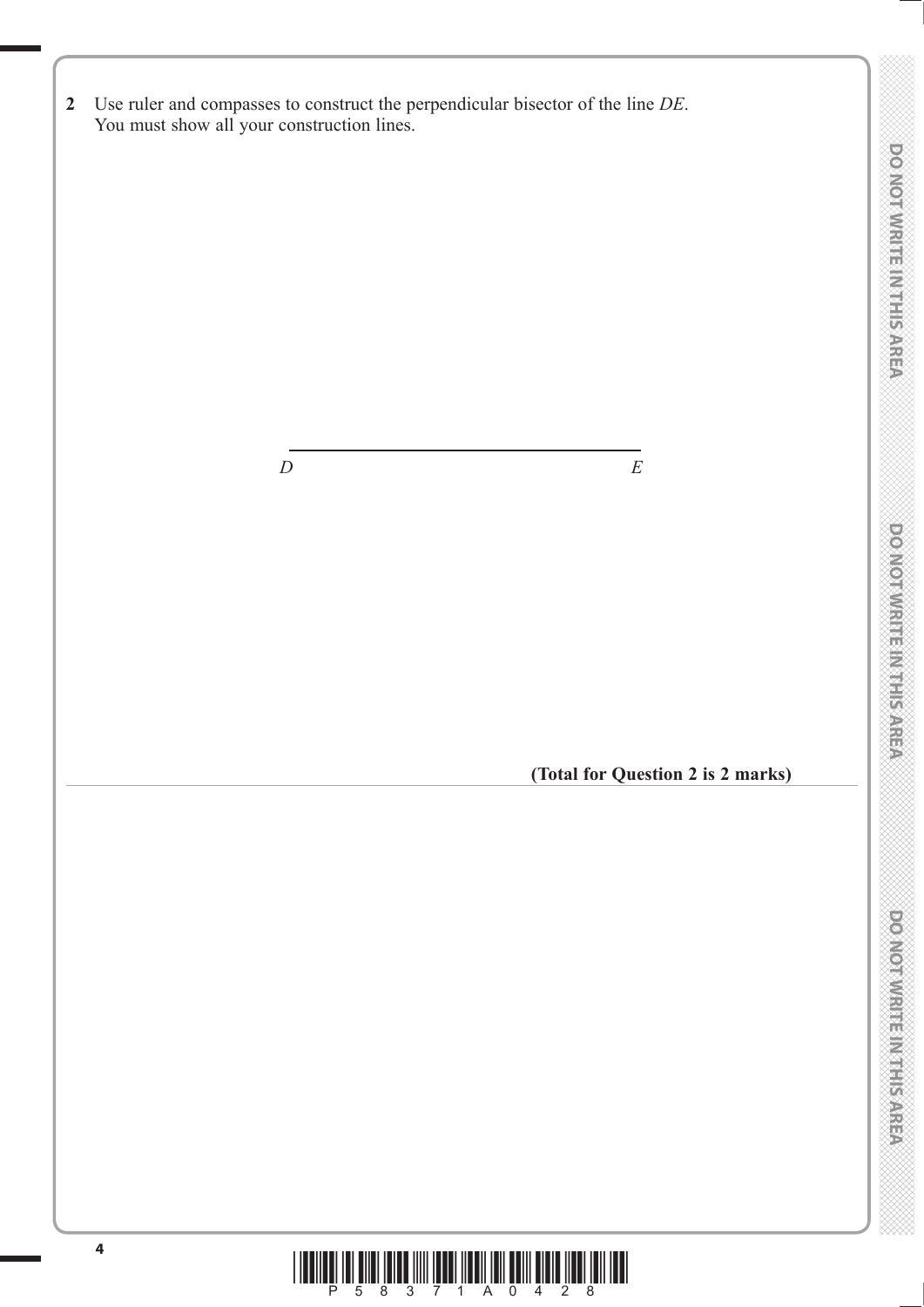**DONOTWRITE IN THIS AREA** 

**MERIVAL HENRICH STATE** 

 $\mathcal{E} = \{1, 2, 3, 4, 5, 6, 7, 8, 9, 10\}$  $\mathbf{3}$  $A = \{2, 3, 5, 7\}$  $B = \{4, 6, 8, 10\}$ 

(a) Explain why  $A \cap B = \emptyset$ 

 $x \in \mathcal{E}$  and  $x \notin A \cup B$ 

(b) Write down the two possible values of  $x$ .

Set  $C$  is such that

 $A \cup B \cup C = \mathcal{E}$  $A \cap C = \{2\}$  $B \cap C' = \{4, 6, 10\}$ 

(c) List all the members of set  $C$ .

 $(2)$ 

 $(1)$ 

 $(1)$ 

#### (Total for Question 3 is 4 marks)

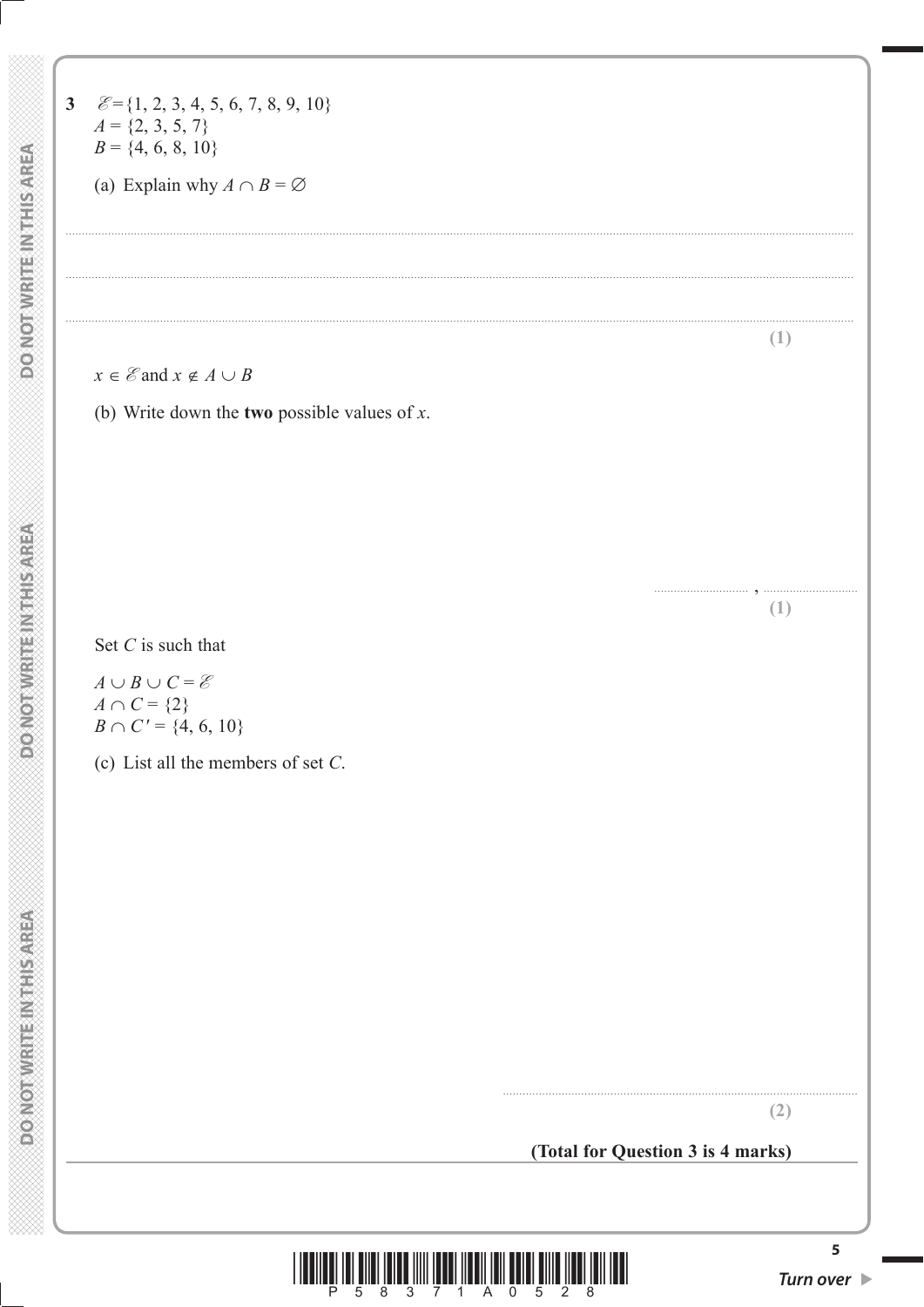**DO NOT WRITE IN THE IN THIS AREA DO NOT WRITE IN THIS AREA DO NOT WRITE IN THIS AREA DO NOT WRITE IN THIS AREA DO NOT WRITE IN THE INTERNATIONAL CONTINUES. THE INTERNATIONAL CONTINUES.** DO NOT WRITE IN THIS AREA

|  | 4 A cylinder has diameter 14 cm and height 20 cm. |  |  |  |  |
|--|---------------------------------------------------|--|--|--|--|
|--|---------------------------------------------------|--|--|--|--|

 Work out the volume of the cylinder. Give your answer correct to 3 significant figures.

**(Total for Question 4 is 2 marks)**

.......................................................cm3

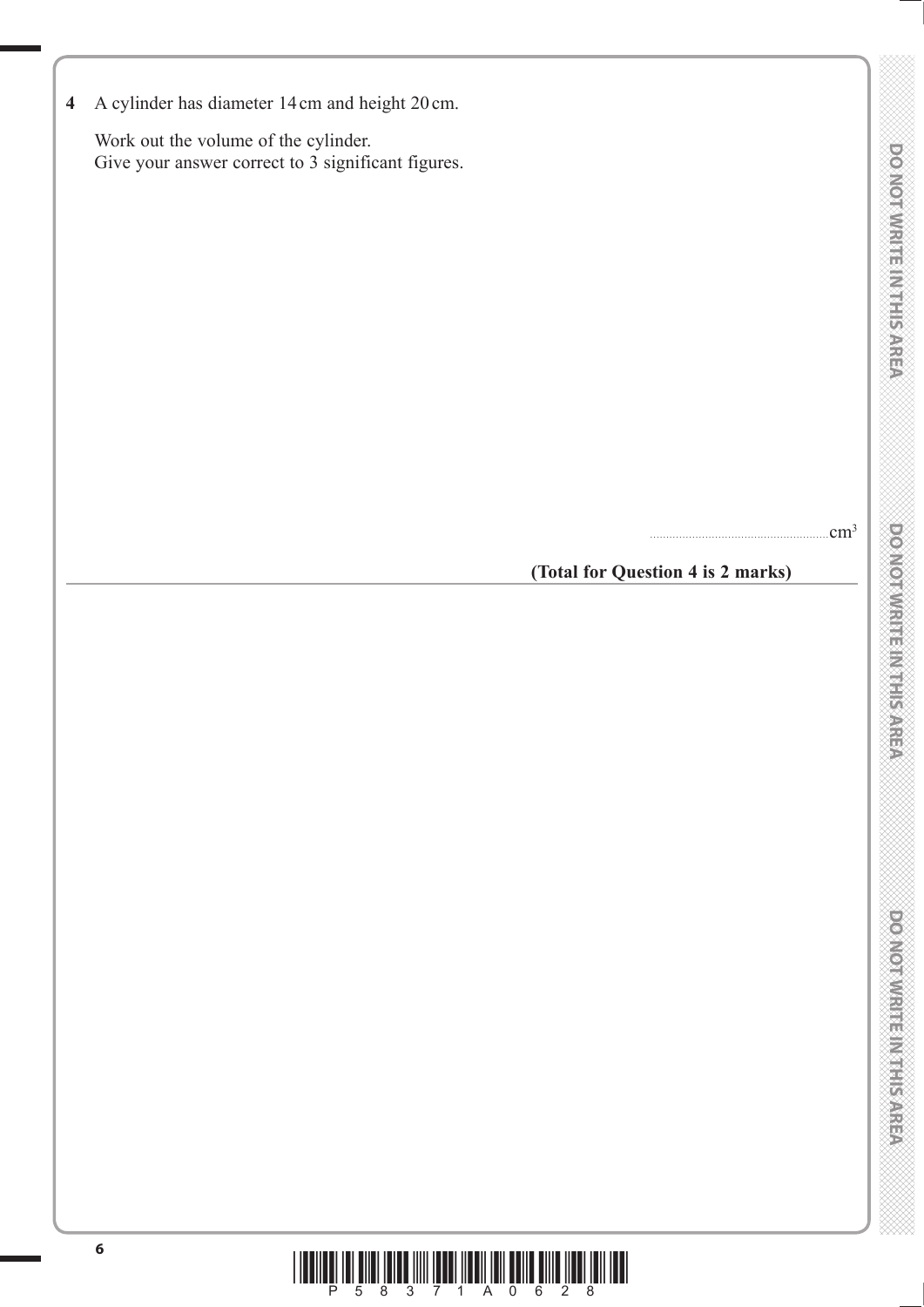- **PONOTNICE TERMS**
- **DO NOT WRITE IN THIS AREA DO NOT WRITE IN THIS AREA DO NOT WRITE IN THIS AREA DO NOT WRITE IN THIS AREA DO NOT WRITE IN THIS AREA DO NOT WRITE IN THIS AREA DO NOT WRITE IN THIS AREA DO NOT WRITE IN THIS AREA DO NOT WRITE DOMOTHER REPAIRING**

**5** Josh buys and sells books for a living.

He buys 120 books for £4 each.

 He sells 1  $\frac{1}{2}$  of the books for £5 each. He sells 40% of the books for £7 each. He sells the rest of the books for £8 each.

(a) Calculate Josh's percentage profit.

 One book that Josh owns had a value of £15 on the 1st May 2019 The value of this book had increased by 20% in the last year.

(b) Find the value of the book on the 1st May 2018

£...................................................... **(3)**

**(Total for Question 5 is 8 marks)**



.......................................................%

**(5)**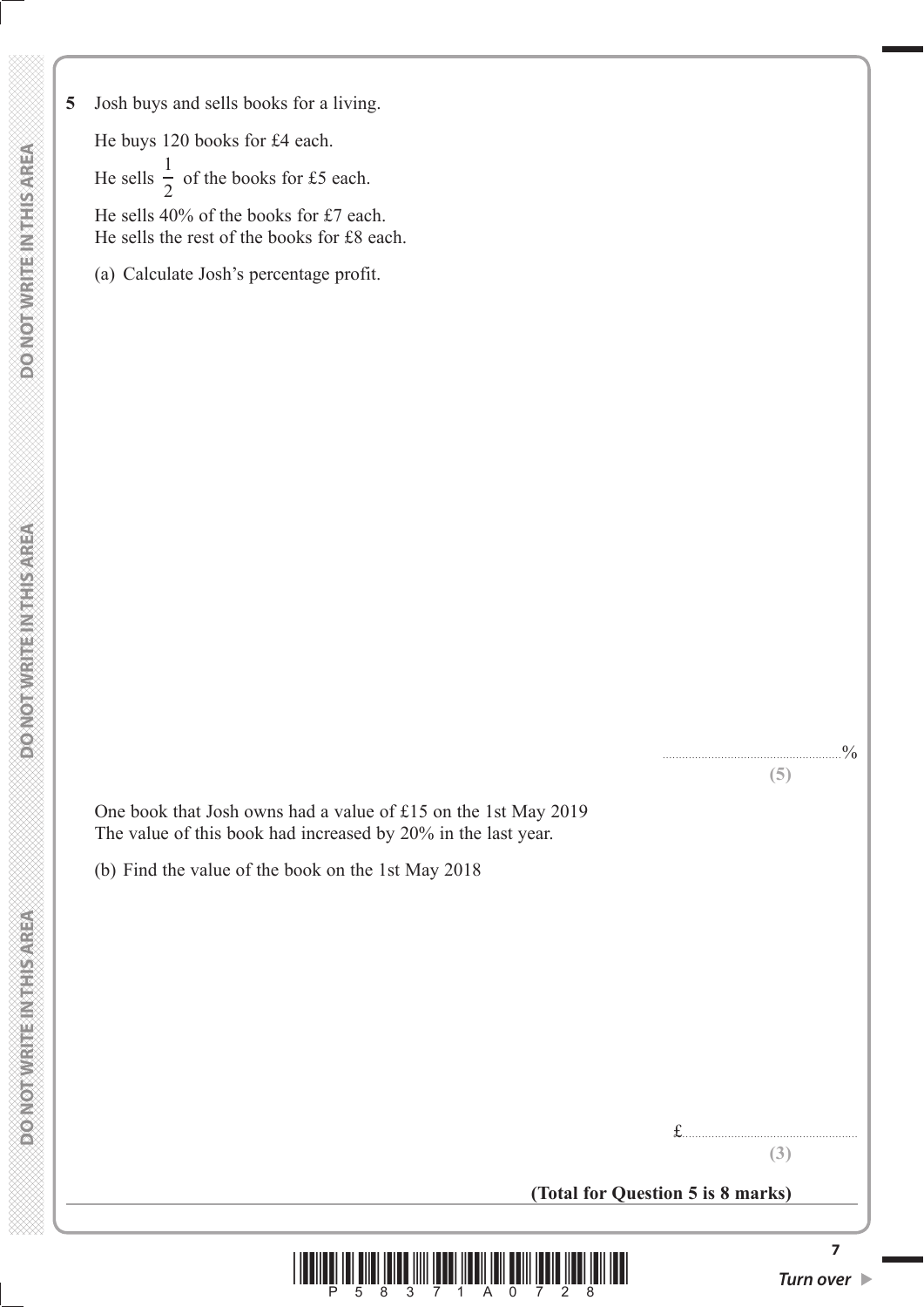

 **DO NOT WRITE IN THE IN THIS AREA DO NOT WRITE IN THIS AREA DO NOT WRITE IN THIS AREA DO NOT WRITE IN THIS AREA DO NOT WRITE IN THE INTERNATIONAL CONTINUES. THE INTERNATIONAL CONTINUES.**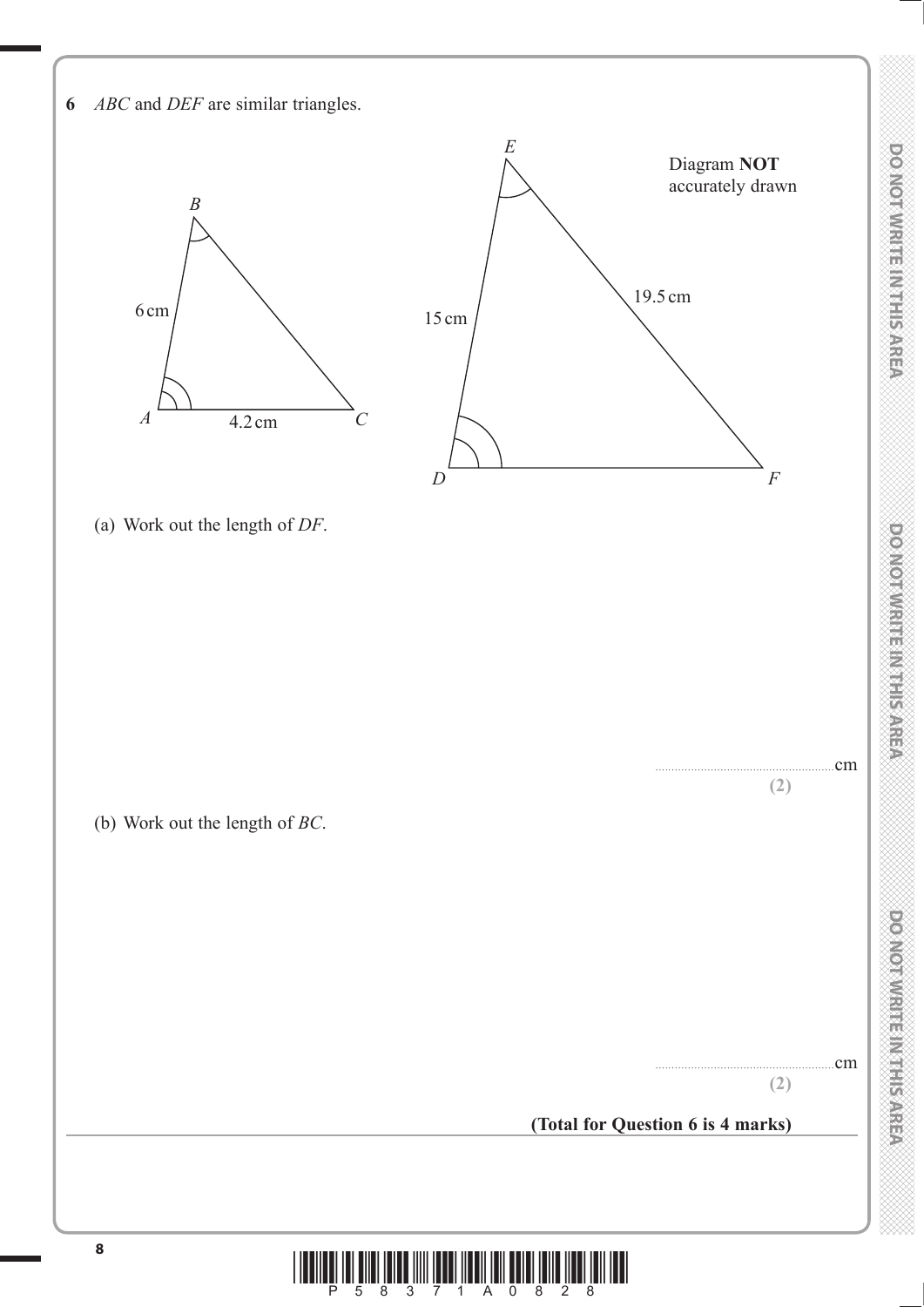**7** 30 students in a class sat a Mathematics test. The mean mark in the test for the 30 students was 26.8

 13 of the 30 students in the class are boys. The mean mark in the test for the boys was 25

 Find the mean mark in the test for the girls. Give your answer correct to 3 significant figures.

#### **(Total for Question 7 is 3 marks)**

.......................................................

**8** Change a speed of *x* kilometres per hour into a speed in metres per second. Simplify your answer.

**(Total for Question 8 is 3 marks)**



**9**

.......................................................m/s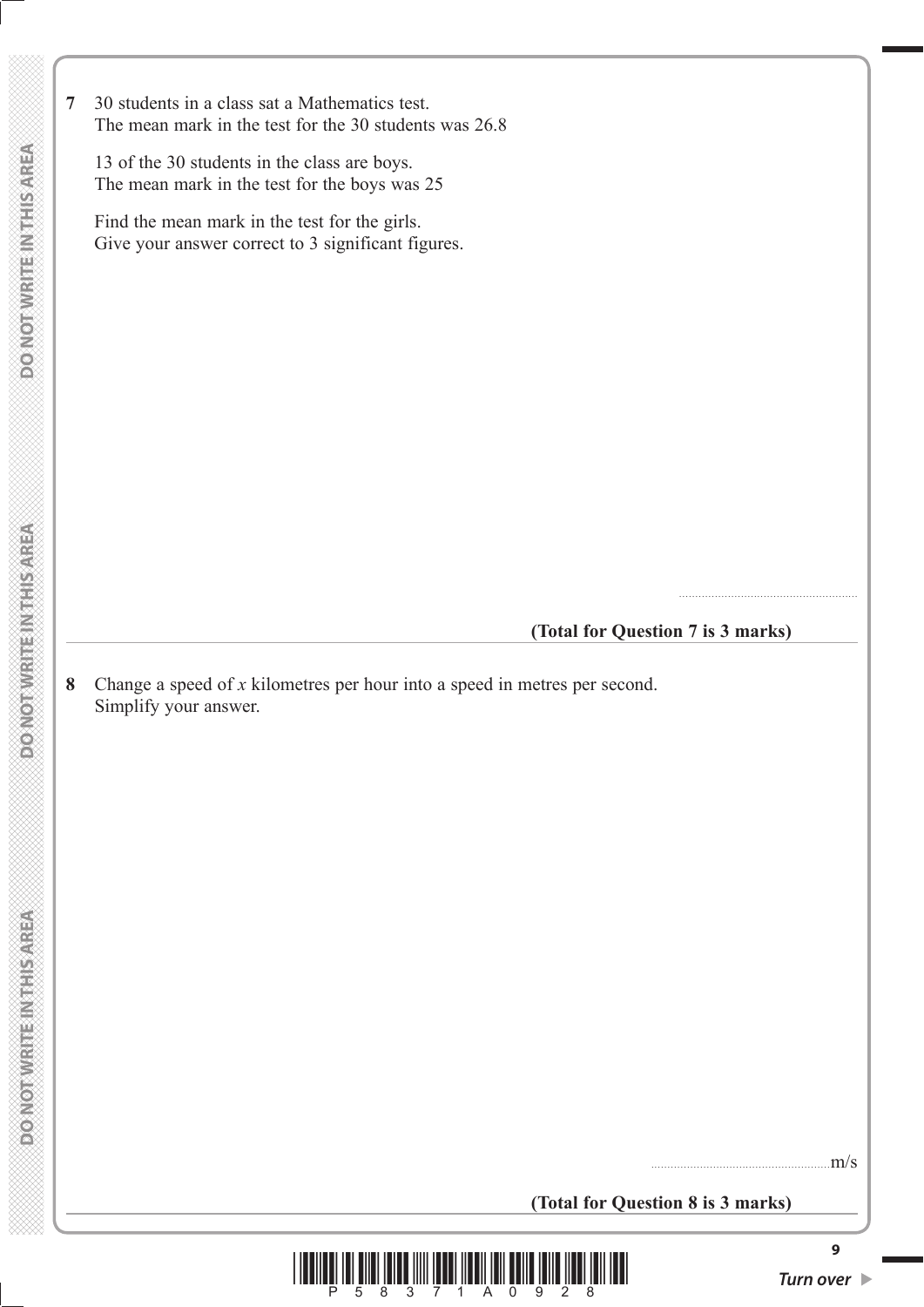**9** Solve the simultaneous equations

$$
x + 2y = -0.5
$$

$$
3x - y = 16
$$

Show clear algebraic working.

*x* =.......................................................

*y* =.......................................................

**(Total for Question 9 is 3 marks)**

DO NOT WRITE IN THIS AREA



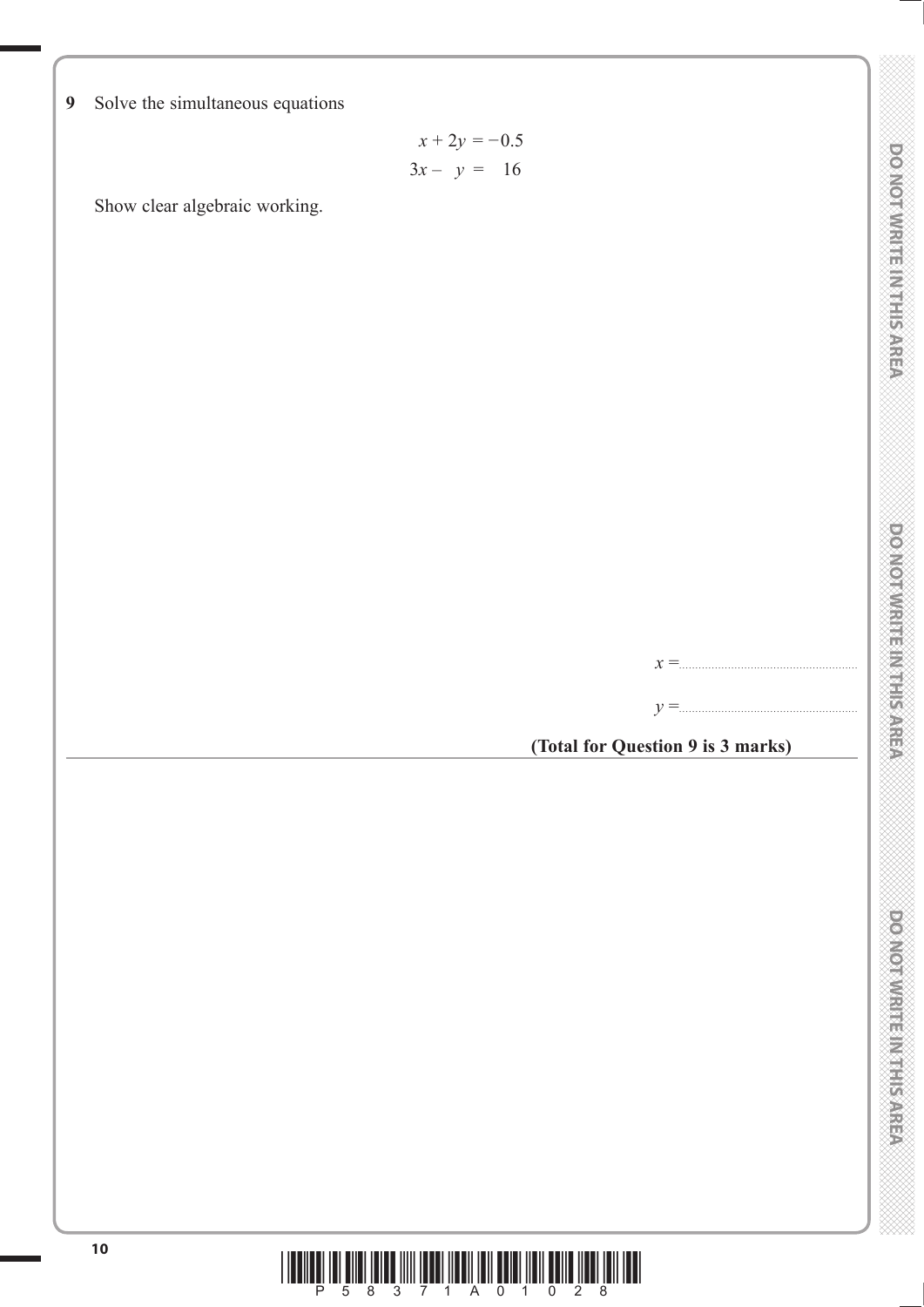**10** The straight line **L** has gradient 5 and passes through the point with coordinates  $(0, -3)$ 

(a) Write down an equation for **L**.

(b)



The region **R**, shown shaded in the diagram, is bounded by four straight lines.

Write down the inequalities that define **R**.

**(2)**

....................................................... **(2)**

**(Total for Question 10 is 4 marks)**



..................................................................................................................................................................................................................................................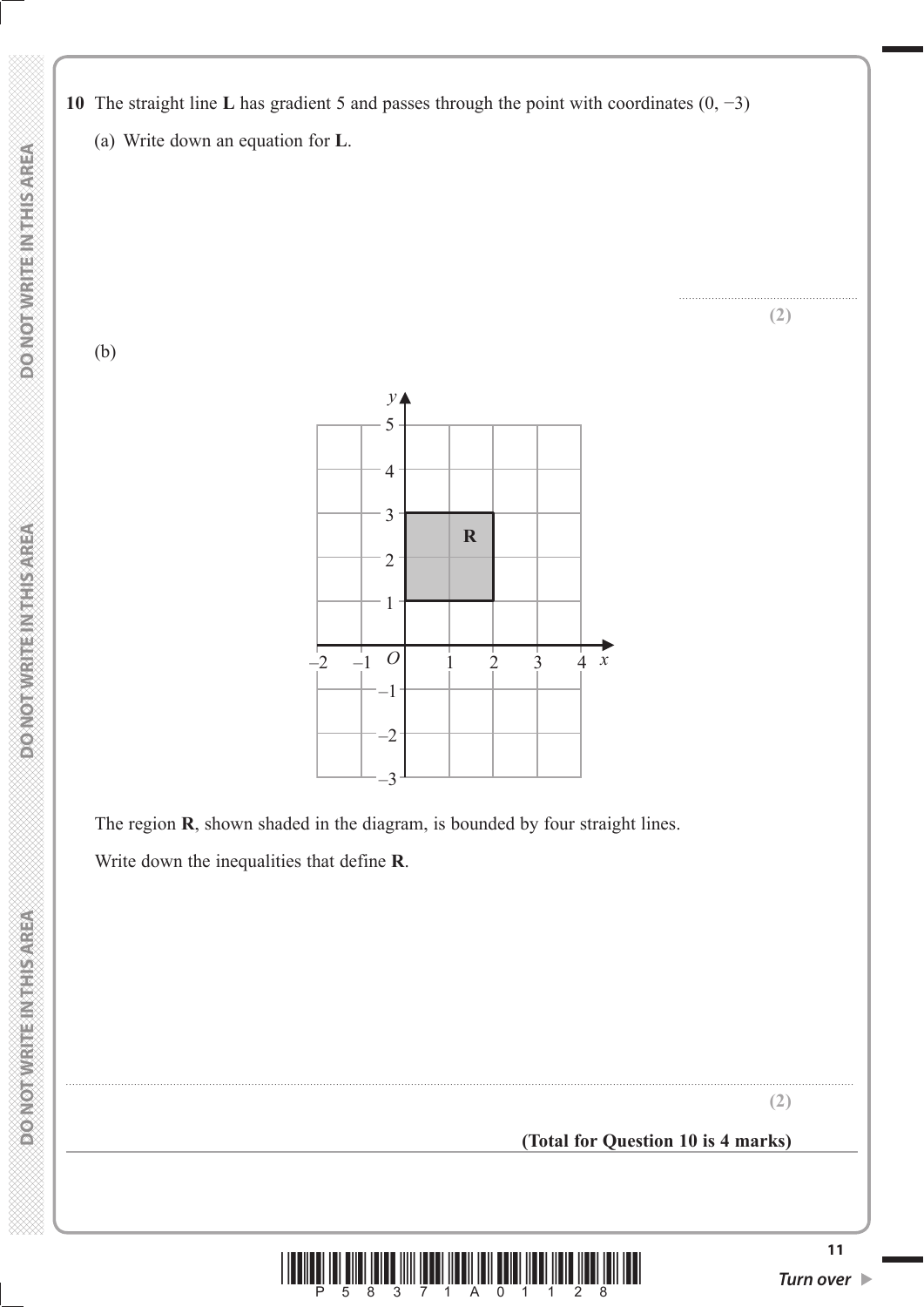**11** The table gives the average crowd attendance per match for each of five football clubs for one season.

| <b>Football club</b> | Average crowd attendance |
|----------------------|--------------------------|
| Monaco               | $9.5 \times 10^{3}$      |
| Chelsea              | $4.2 \times 10^{4}$      |
| Juventus             | $3.9 \times 10^{4}$      |
| Oxford United        | $8.3 \times 10^{3}$      |
| Barcelona            | $7.7 \times 10^{4}$      |

 (a) Find the difference between the average crowd attendance for Barcelona and the average crowd attendance for Monaco. Give your answer in standard form.

Antonio says,

"The average crowd attendance for Chelsea is approximately 50 times that for Oxford United."

..................................................................................................................................................................................................................................................

..................................................................................................................................................................................................................................................

..................................................................................................................................................................................................................................................

(b) Is Antonio correct?

You must give a reason for your answer.

**(2)**

....................................................... **(2)**

 During last season the cost of a ticket to watch Seapron United increased by 15% and then decreased by 8%

 (c) Work out the overall percentage change in the cost of a ticket to watch Seapron United during last season.

.......................................................%

**(2)**

**(Total for Question 11 is 6 marks)**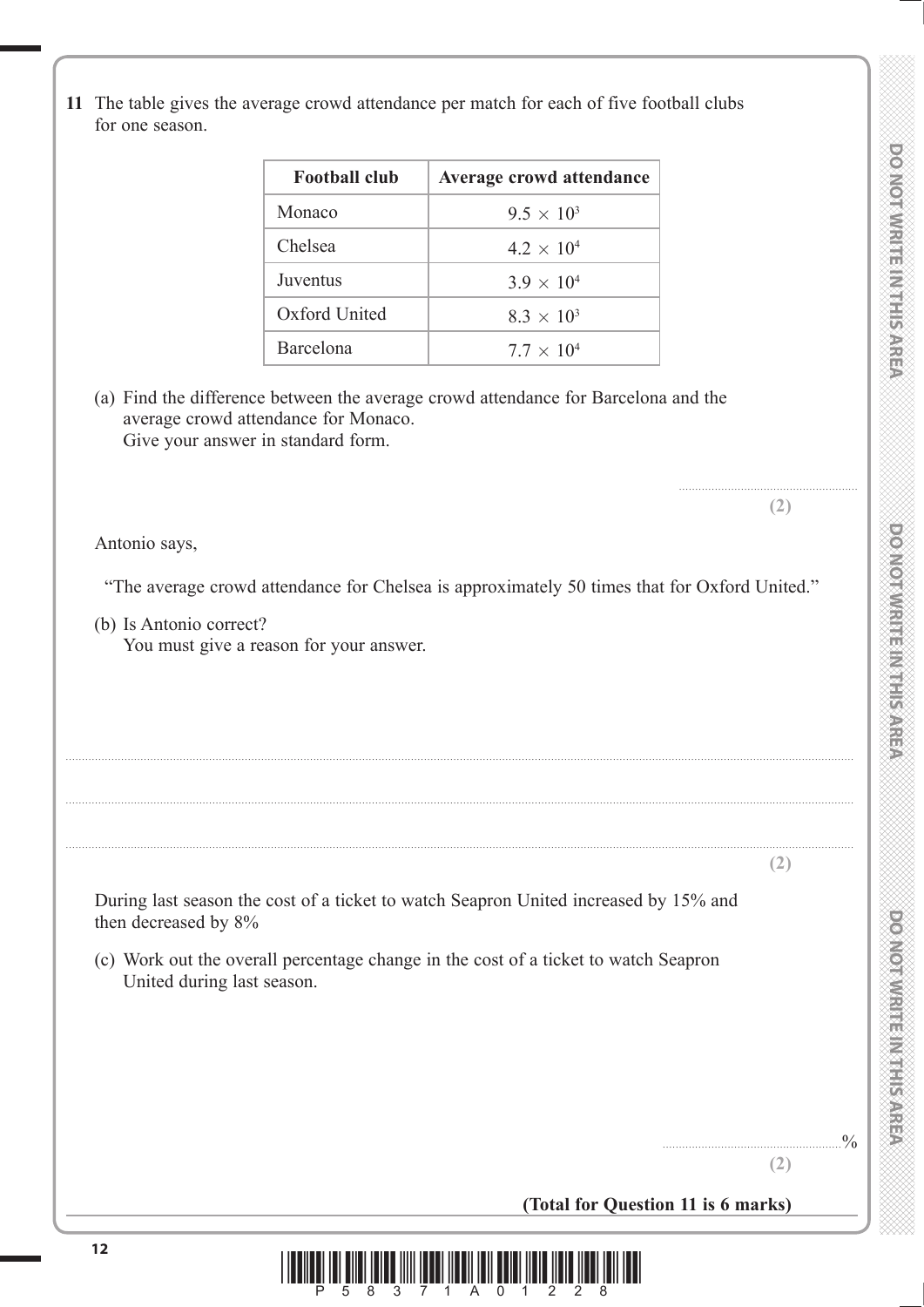#### **12** *ABCD* is a trapezium.



 Calculate the perimeter of the trapezium. Give your answer correct to 3 significant figures.

**(Total for Question 12 is 4 marks)**

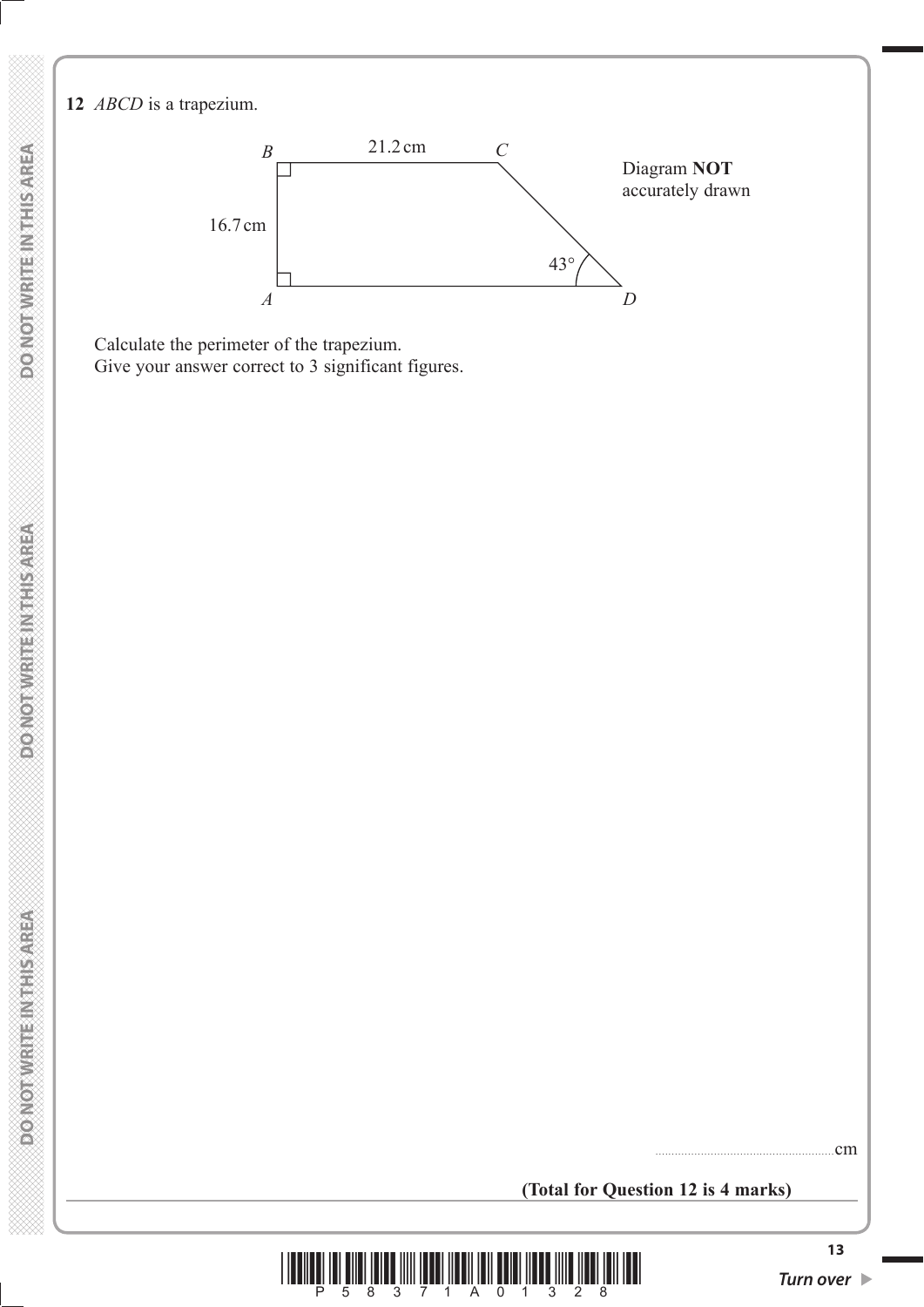| ï | ř. |          |   |  |
|---|----|----------|---|--|
| ï |    |          |   |  |
|   |    |          |   |  |
|   |    |          |   |  |
|   |    | <b>C</b> |   |  |
|   |    |          |   |  |
|   |    |          |   |  |
|   |    |          |   |  |
|   |    |          |   |  |
| ï |    |          |   |  |
|   |    |          |   |  |
|   | è  |          |   |  |
|   |    |          |   |  |
|   | į  |          |   |  |
| ï |    |          |   |  |
| ï |    | ž        |   |  |
|   |    |          |   |  |
|   |    |          |   |  |
|   |    |          |   |  |
| ï |    |          |   |  |
| ï |    |          |   |  |
|   |    |          |   |  |
|   |    |          |   |  |
|   |    |          |   |  |
|   |    |          |   |  |
|   |    |          |   |  |
|   |    |          |   |  |
|   |    |          |   |  |
| ï |    | Z        |   |  |
|   |    |          |   |  |
|   |    |          |   |  |
|   |    |          |   |  |
|   |    |          |   |  |
| j |    | Ť        |   |  |
| ï |    |          |   |  |
|   | í  |          |   |  |
|   |    |          |   |  |
| ï |    |          | é |  |
|   | J  |          |   |  |
|   |    |          |   |  |
|   |    |          |   |  |
|   |    |          |   |  |
|   |    |          |   |  |
|   | l  |          |   |  |
|   |    |          |   |  |
|   | d  |          |   |  |
|   |    |          |   |  |
|   |    |          |   |  |
|   | È  |          |   |  |
|   |    |          |   |  |
|   |    |          |   |  |
|   |    |          |   |  |
|   | I  |          |   |  |
|   |    |          |   |  |
|   |    |          |   |  |

**(1)**

| Time taken ( <i>t</i> minutes) | Frequency |
|--------------------------------|-----------|
| $0 < t \leqslant 5$            |           |
| $5 < t \leqslant 10$           | 10        |
| $10 < t \le 15$                | 12        |
| $15 < t \le 20$                | 19        |
| $20 < t \leqslant 25$          | 18        |
| $25 < t \leqslant 30$          | 14        |

The table gives information about the times taken, in minutes, for 80 taxi journeys.

(a) Complete the cumulative frequency table.

| Time taken ( <i>t</i> minutes) | <b>Cumulative frequency</b> |
|--------------------------------|-----------------------------|
| $0 < t \leqslant 5$            |                             |
| $0 < t \leqslant 10$           |                             |
| $0 < t \leqslant 15$           |                             |
| $0 < t \leqslant 20$           |                             |
| $0 < t \leqslant 25$           |                             |
| $0 < t \leqslant 30$           |                             |

(b) On the grid opposite, draw a cumulative frequency graph for your table.

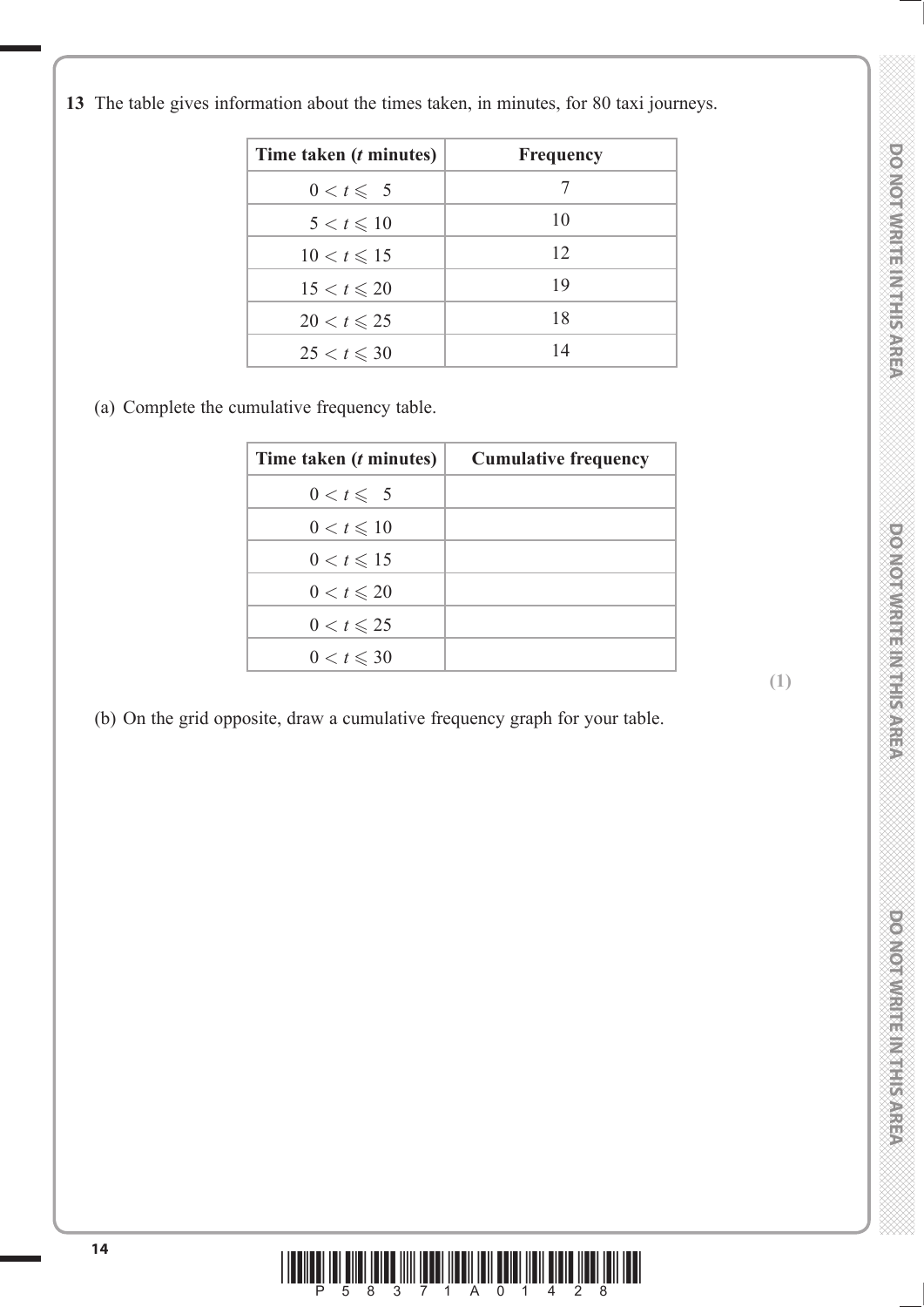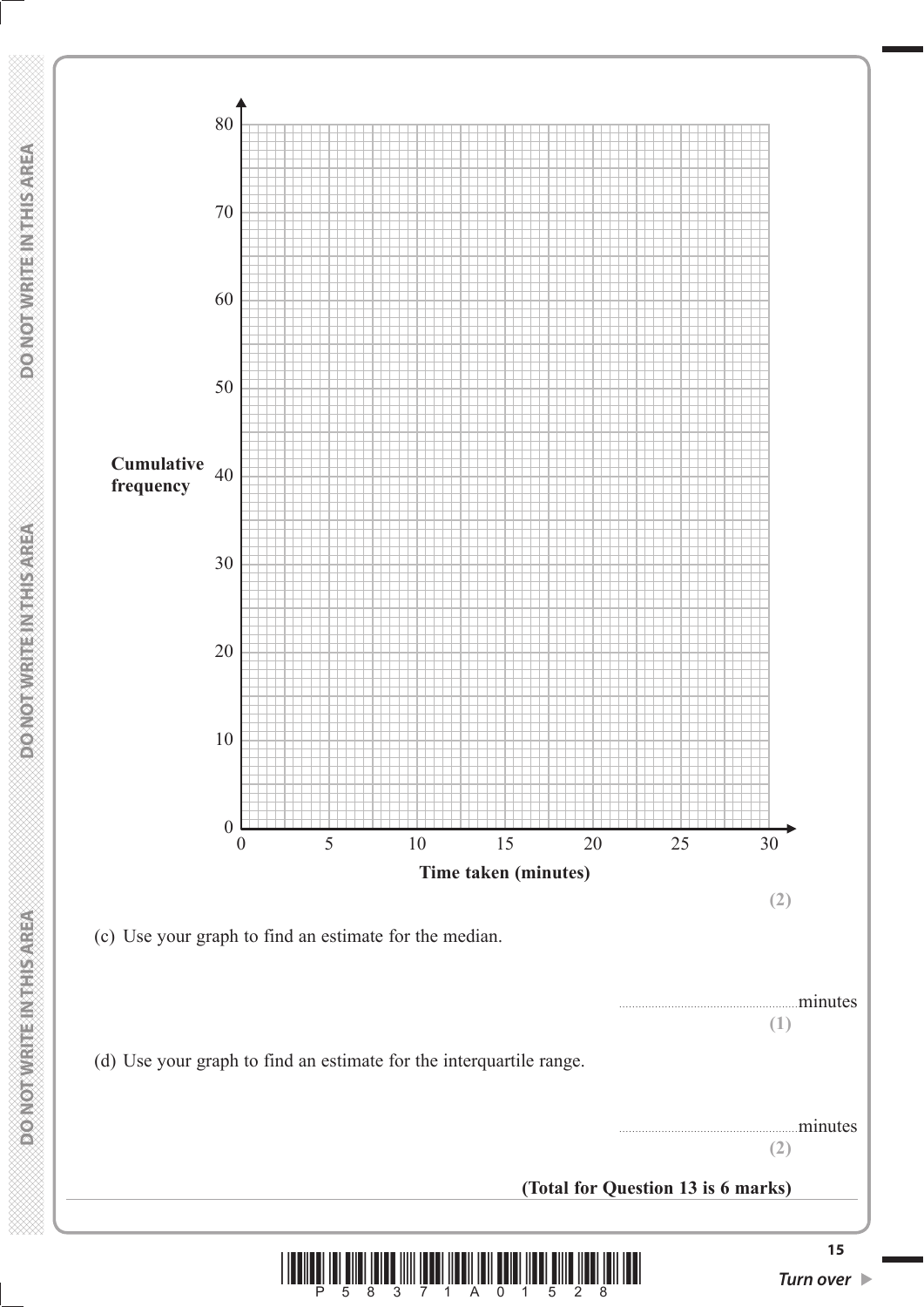$\overrightarrow{AB} = \begin{pmatrix} 6 \\ 8 \end{pmatrix}$ −9 ⎝ ⎜  $\overrightarrow{CB} = \begin{pmatrix} 1 \\ 3 \end{pmatrix}$ ⎝ ⎜  $\overline{a}$ Find the magnitude of  $\overrightarrow{AC}$ . ....................................................... **(Total for Question 14 is 3 marks) 15** Make *x* the subject of the formula  $y =$  $\frac{1}{3x-2}$ 1 *x x* − + .......................................................

⎛

⎞

⎛

 $\lambda$ 

 **DO NOT WRITE IN THE IN THIS AREA DO NOT WRITE IN THIS AREA DO NOT WRITE IN THIS AREA DO NOT WRITE IN THIS AREA DO NOT WRITE IN THE INTERNATIONAL CONTINUES. THE INTERNATIONAL CONTINUES. DOMORWRITER REFERENCE** 

DO NOT WRITE IN THIS AREA

DONOI WRITEINI HISAREA

**(Total for Question 15 is 4 marks)**



**14** Here are two vectors.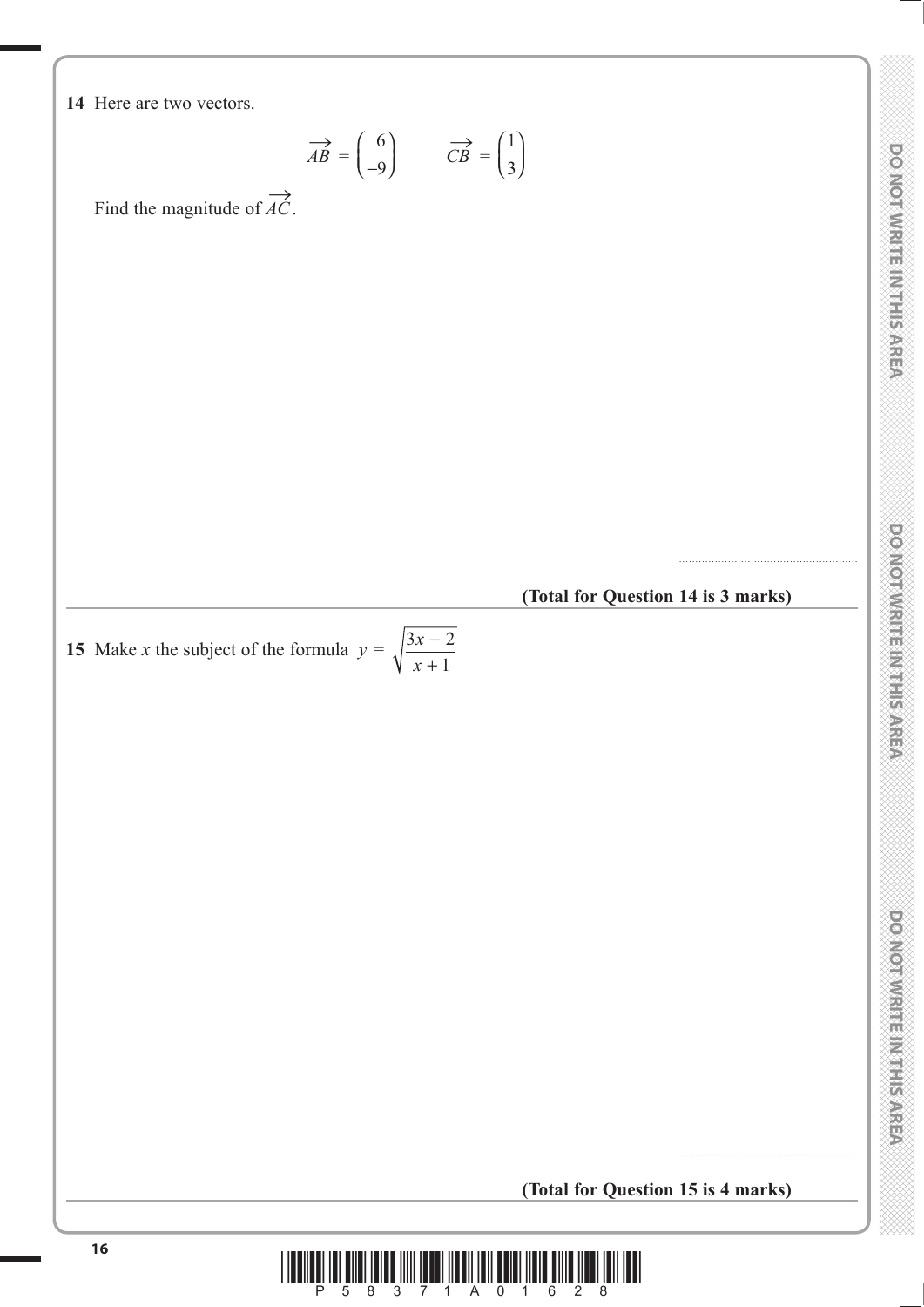**16** Show that  $\frac{4+\sqrt{8}}{2}$  $\overline{2}$  – 1  $\frac{+\sqrt{8}}{2-1}$  can be written in the form  $a + b\sqrt{2}$ , where *a* and *b* are integers.

Show each stage of your working clearly and give the value of *a* and the value of *b*.

**(Total for Question 16 is 3 marks)**

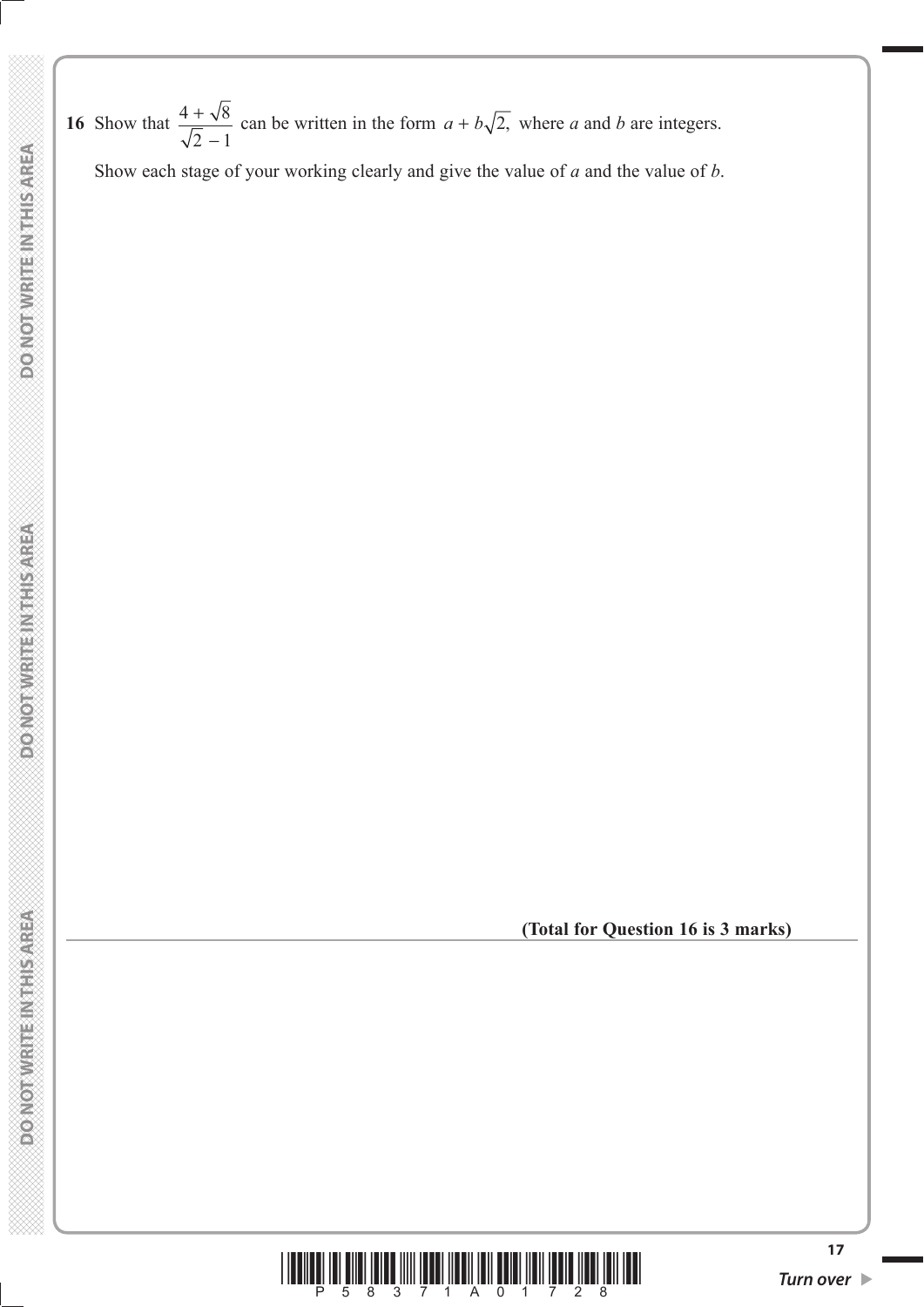| 17 $y$ is directly proportional to the cube of $x$<br>$y = 20h$ when $x = h$ $(h \neq 0)$ |                                                    |
|-------------------------------------------------------------------------------------------|----------------------------------------------------|
| (a) Find a formula for $y$ in terms of $x$ and $h$                                        |                                                    |
| (b) Find x in terms of h when $y = 67.5 h$<br>Give your answer in its simplest form.      | (3)                                                |
|                                                                                           | $x =$<br>(2)<br>(Total for Question 17 is 5 marks) |
|                                                                                           |                                                    |

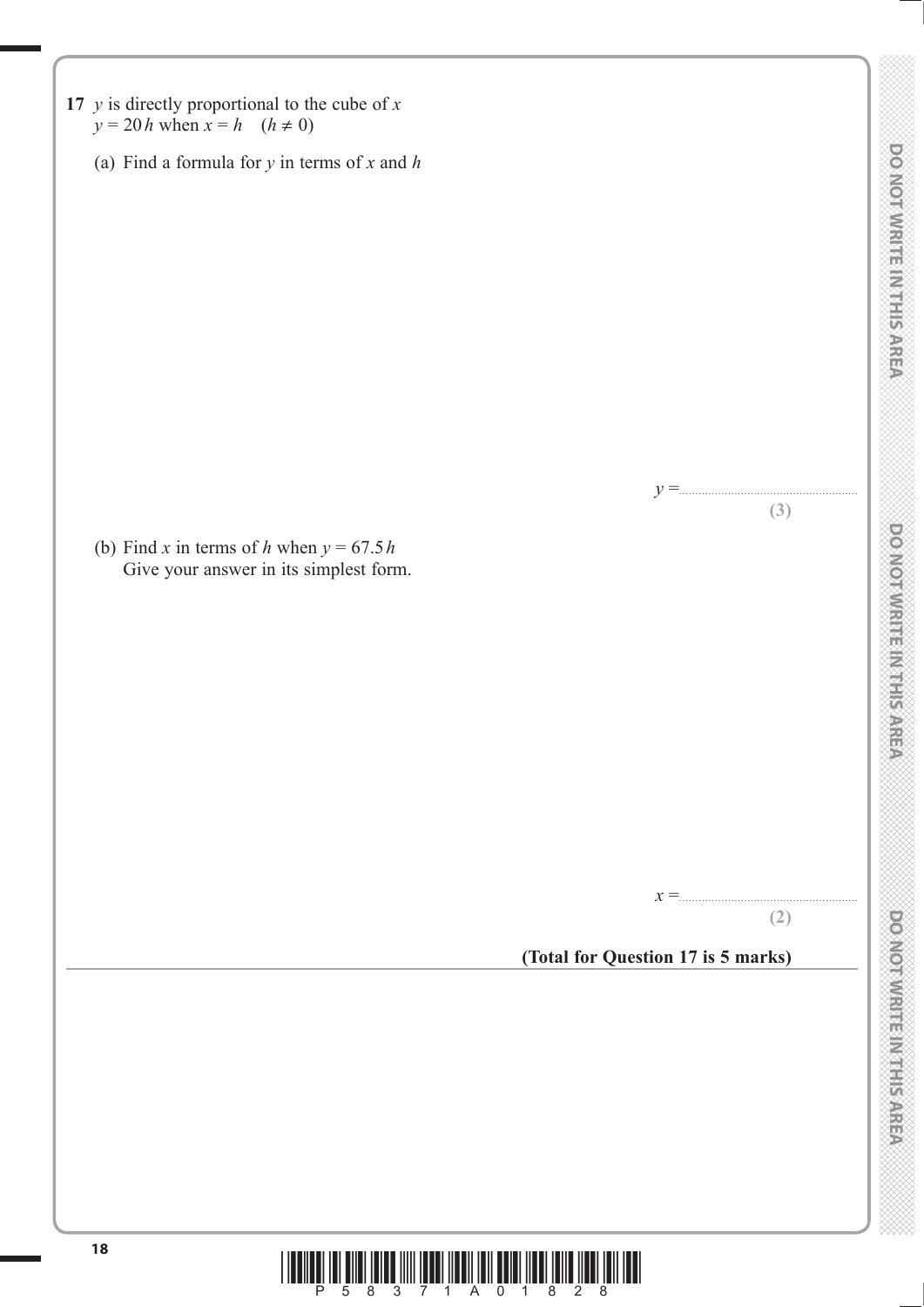**18** The diagram shows a solid cuboid.



The total surface area of the cuboid is *A* cm2

Find the maximum value of *A*.



.......................................................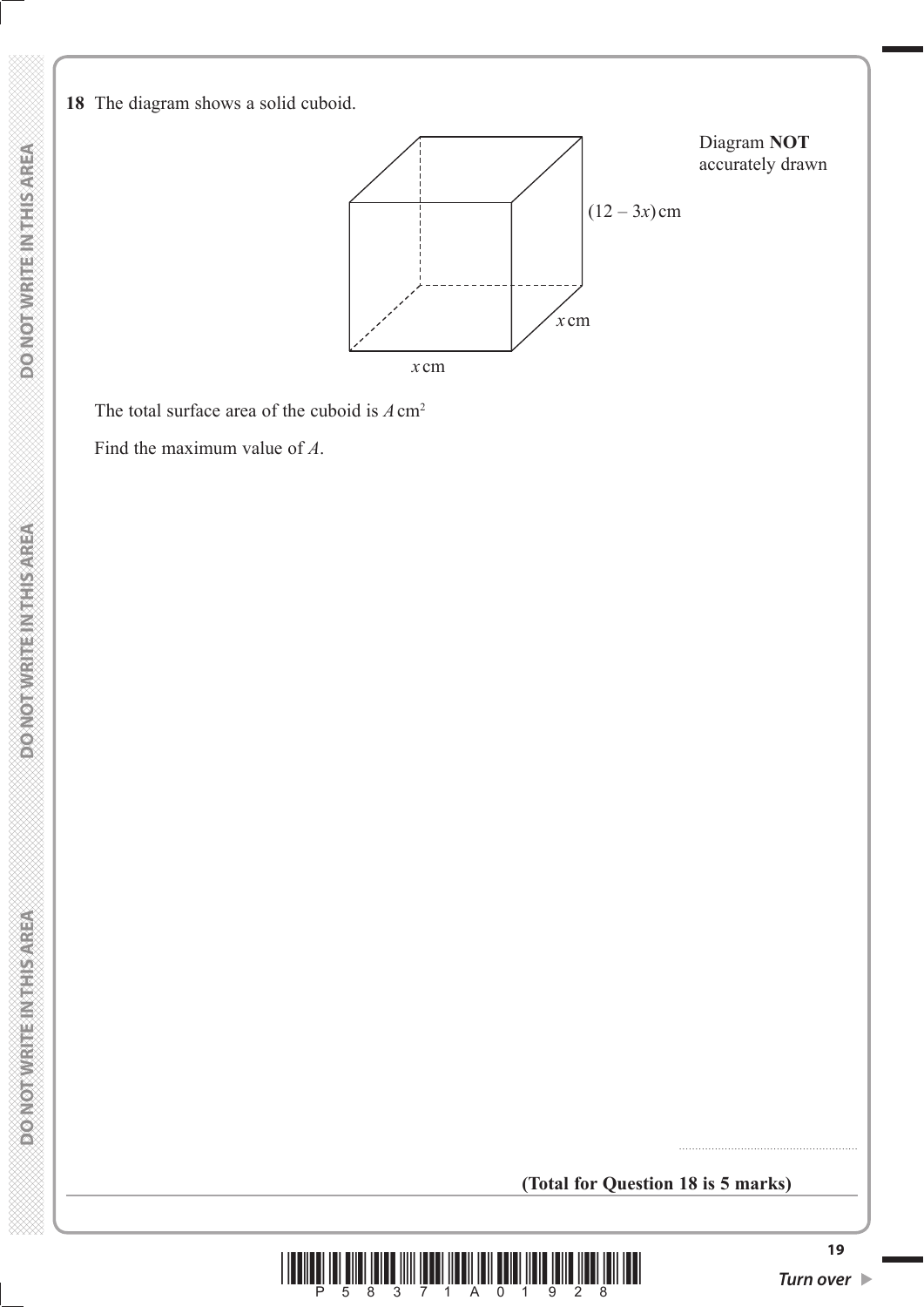# **DOMORWRITER REFERENCE**





The area of triangle *ACD* is 250 cm<sup>2</sup>

 Calculate the area of the quadrilateral *ABCD*. Show your working clearly. Give your answer correct to 3 significant figures.

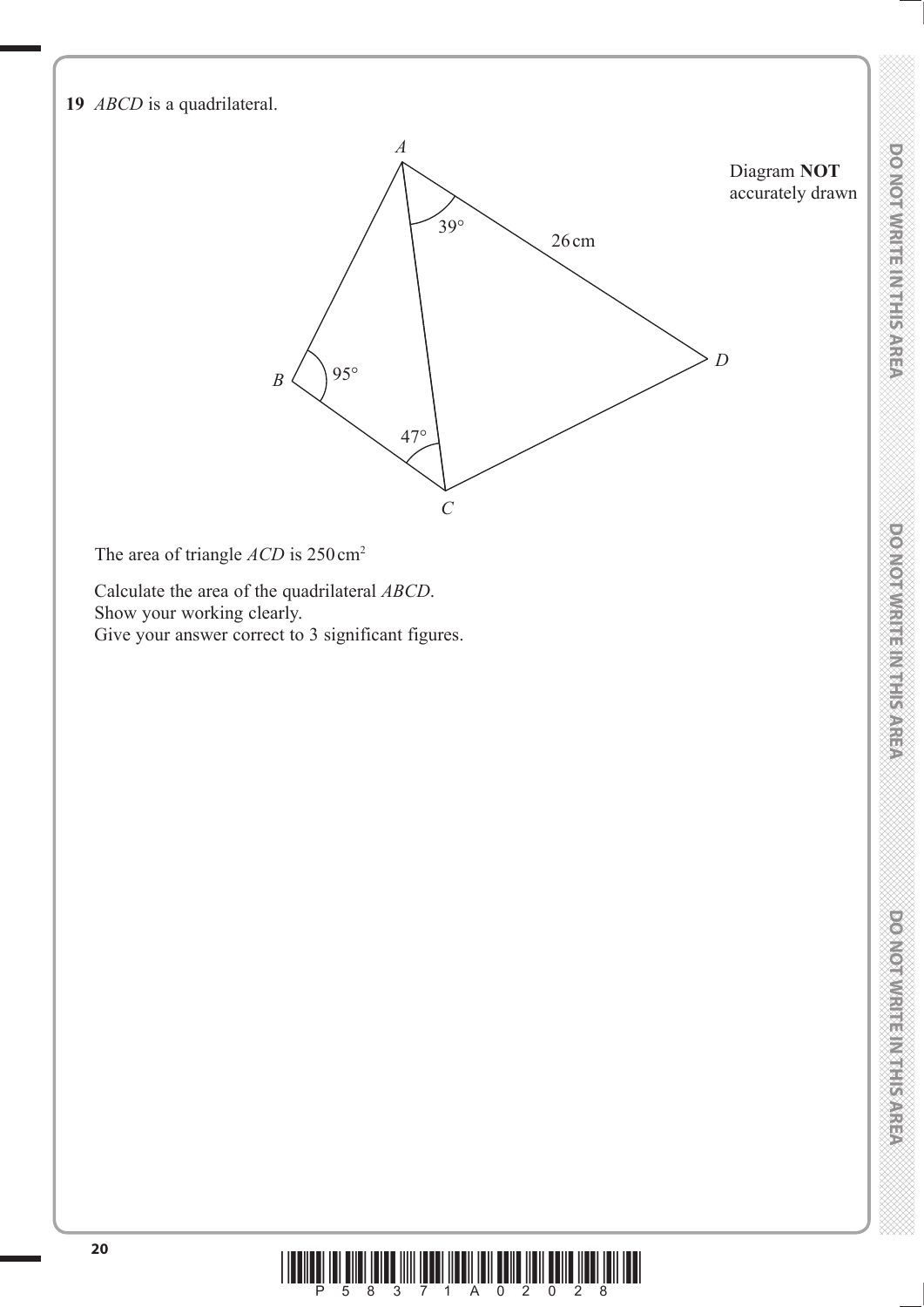| $\sim$ cm <sup>2</sup><br>(Total for Question 19 is 6 marks) |  |
|--------------------------------------------------------------|--|
|                                                              |  |
|                                                              |  |

₩

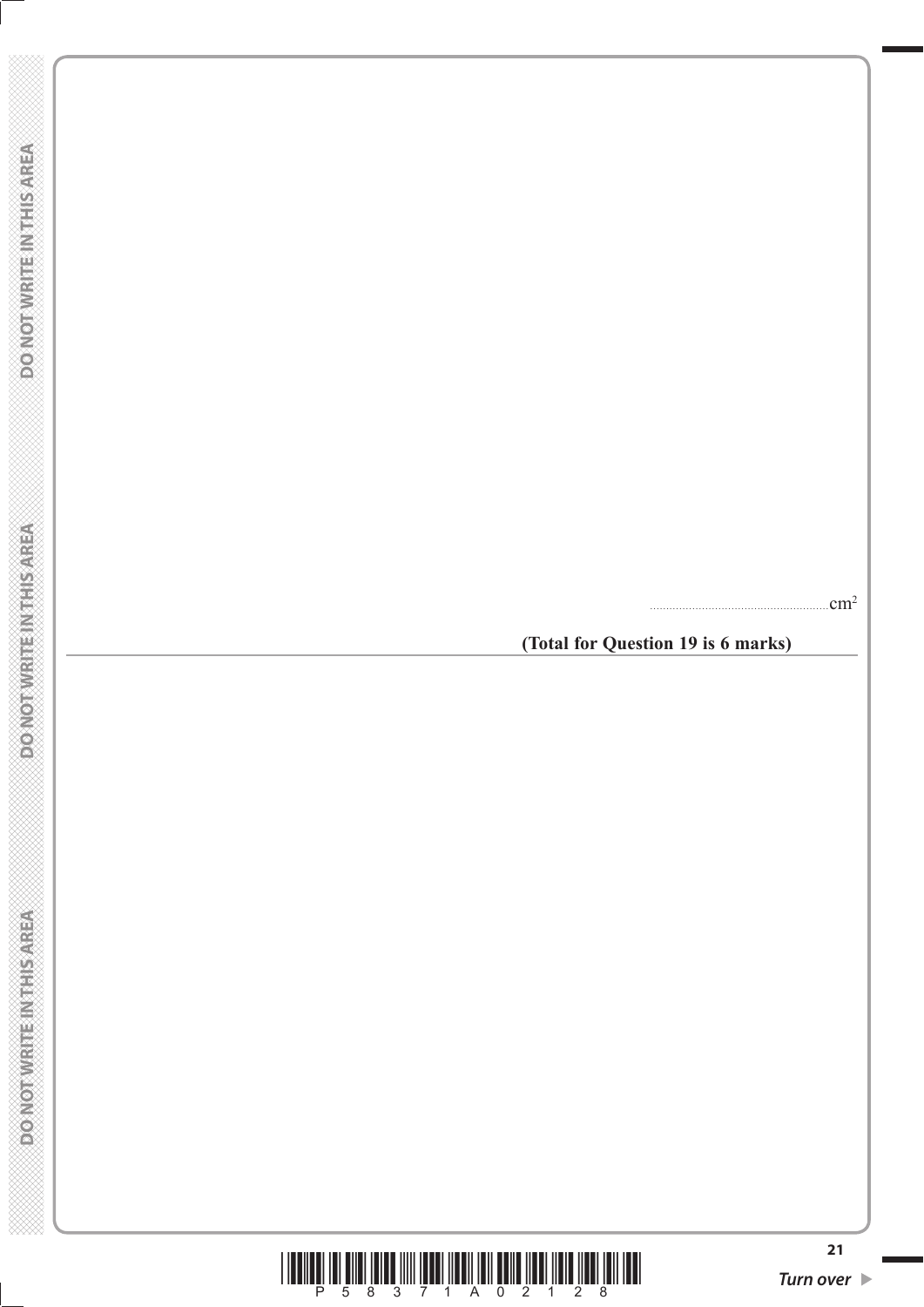DO NOTWRITE IN THIS AREA

DO NOTWRITE IN THE AREA

**20** The equation of the line **L** is  $y = 9 - x$ The equation of the curve **C** is  $x^2 - 3xy + 2y^2 = 0$ 

**L** and **C** intersect at two points.

 Find the coordinates of these two points. Show clear algebraic working.

(............................. , .............................) and (............................. , .............................)

**(Total for Question 20 is 5 marks)**

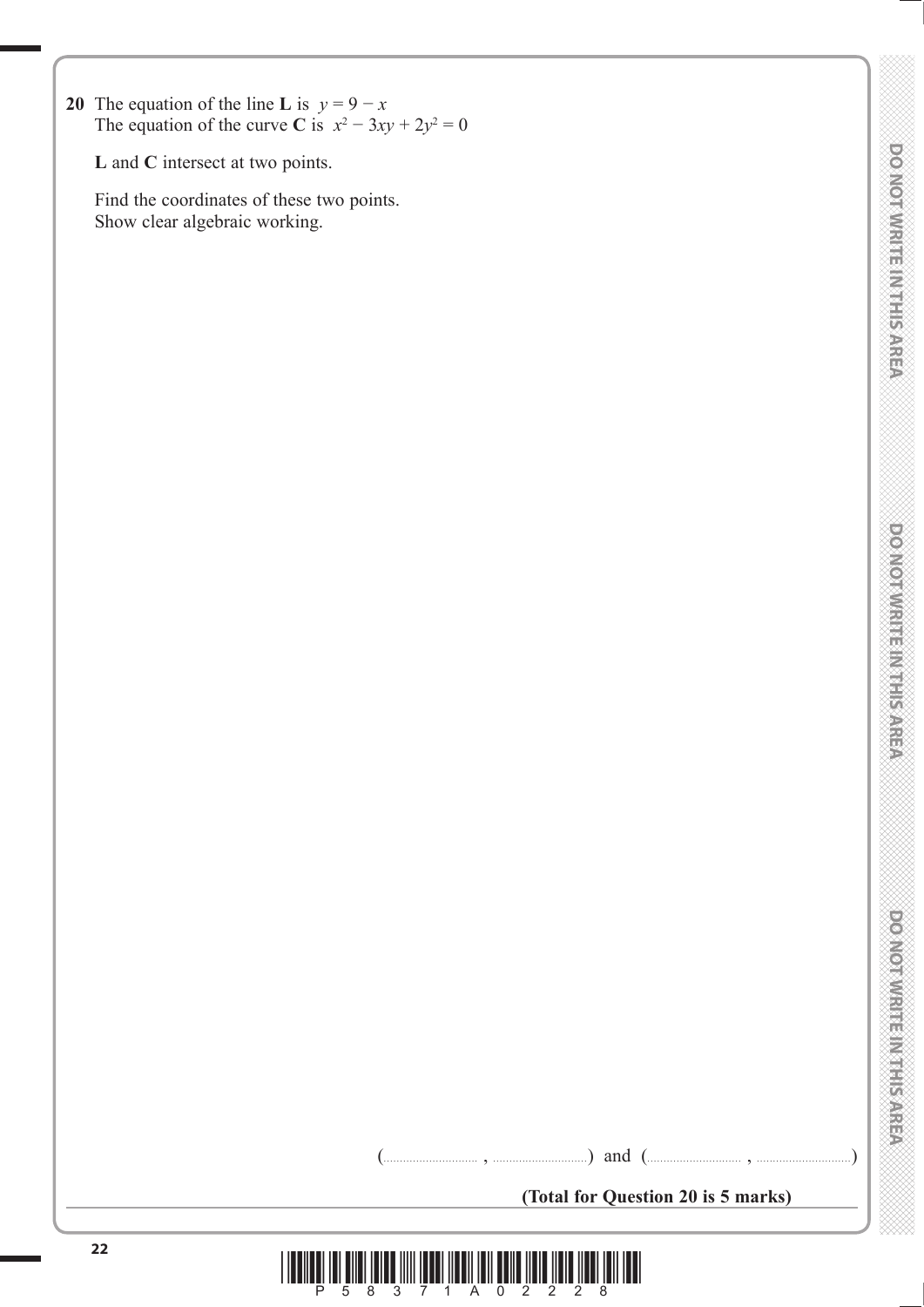**21** The diagram shows cuboid *ABCDEFGH*.



For this cuboid

the length of  $AB$  : the length of  $BC$  : the length of  $CF = 4 : 2 : 3$ 

 Calculate the size of the angle between *AF* and the plane *ABCD*. Give your answer correct to one decimal place.

### **(Total for Question 21 is 3 marks)**



*Turn over* 

.......................................................°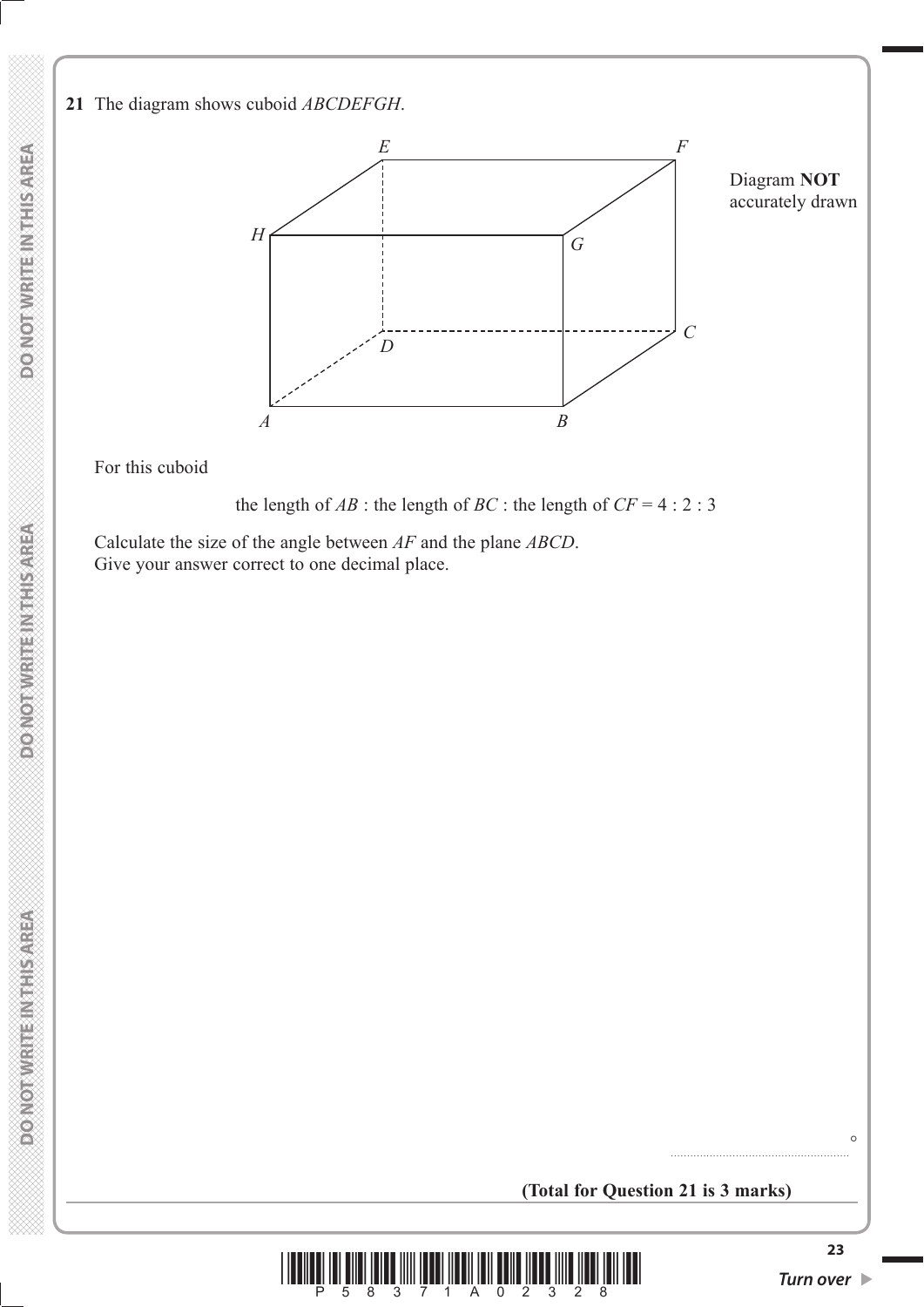22 Simplify fully 
$$
\frac{6x^3 + 13x^2 - 5x}{4x^2 - 25}
$$
\n23 Simplify fully 
$$
\frac{6x^3 + 13x^2 - 5x}{4x^2 - 25}
$$
\n24\n(Total for Question 22 is 3 marks)\n(Total for Question 22 is 3 marks)

I

ſ

**<sup>24</sup>** \*P58371A02428\*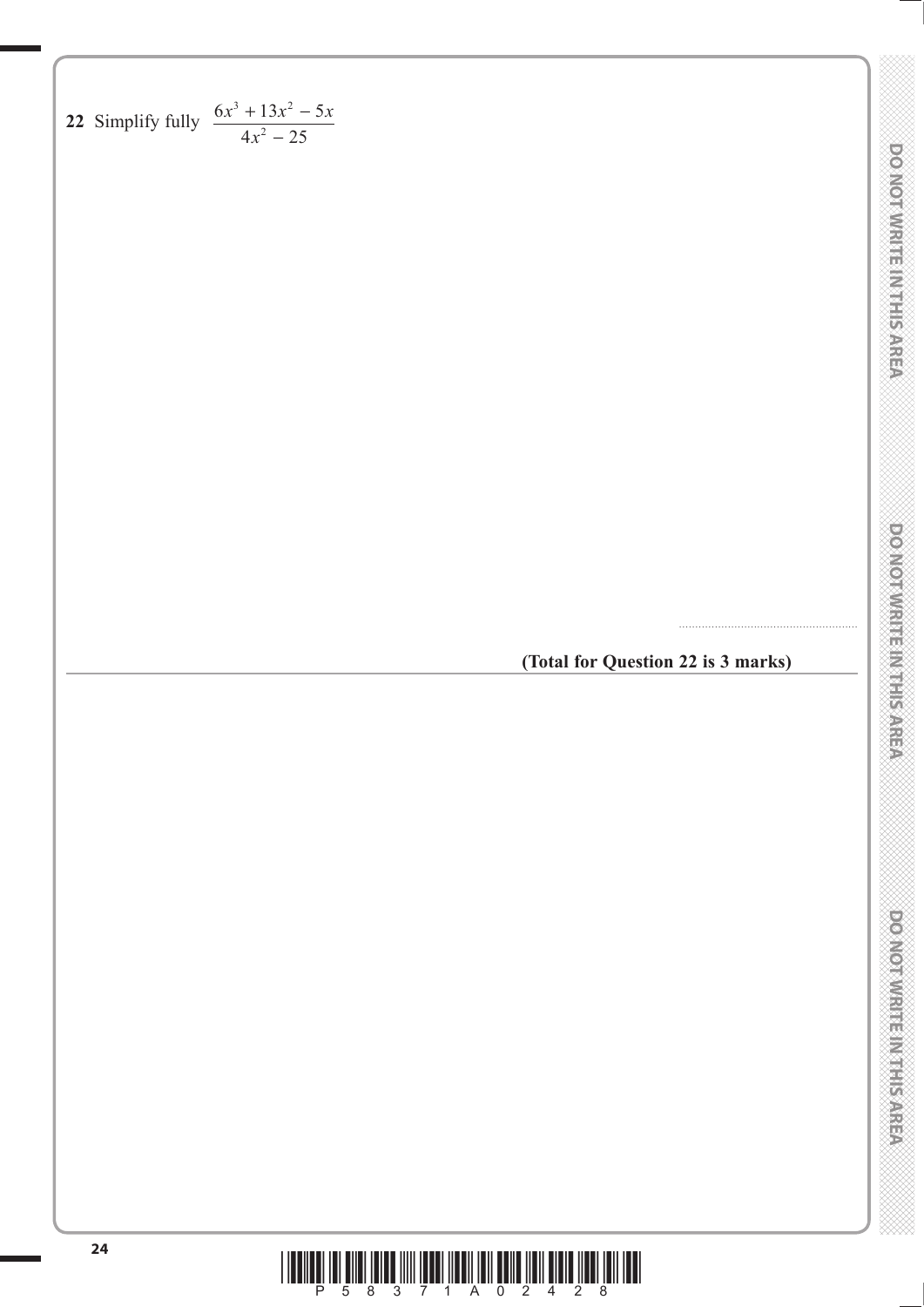**23** Boris has a bag that only contains red sweets and green sweets.

Boris takes at random 2 sweets from the bag.

The probability that Boris takes exactly 1 red sweet from the bag is  $\frac{12}{35}$ 

Originally there were 3 red sweets in the bag.

 Work out how many green sweets there were originally in the bag. Show your working clearly.



.......................................................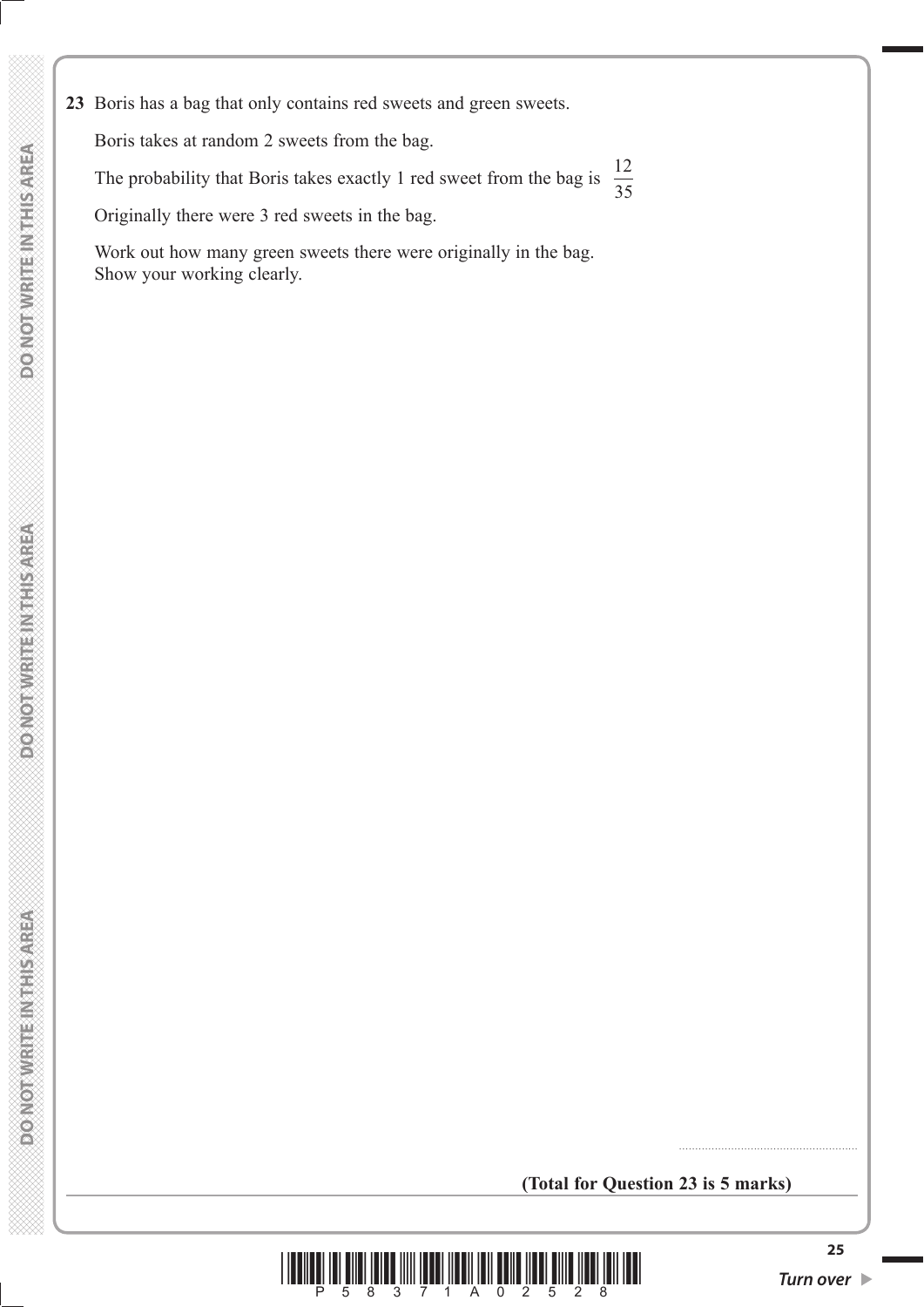# **24** The function f is such that  $f(x) = 3x - 2$

(a) Find  $f(5)$ 

**(1)**

.......................................................

The function g is such that  $g(x) = 2x^2 - 20x + 9$  where  $x \ge 5$ 

(b) Express the inverse function  $g^{-1}$  in the form  $g^{-1}(x) = ...$ 



**(4)**

**(Total for Question 24 is 5 marks)**

# **TOTAL FOR PAPER IS 100 MARKS**

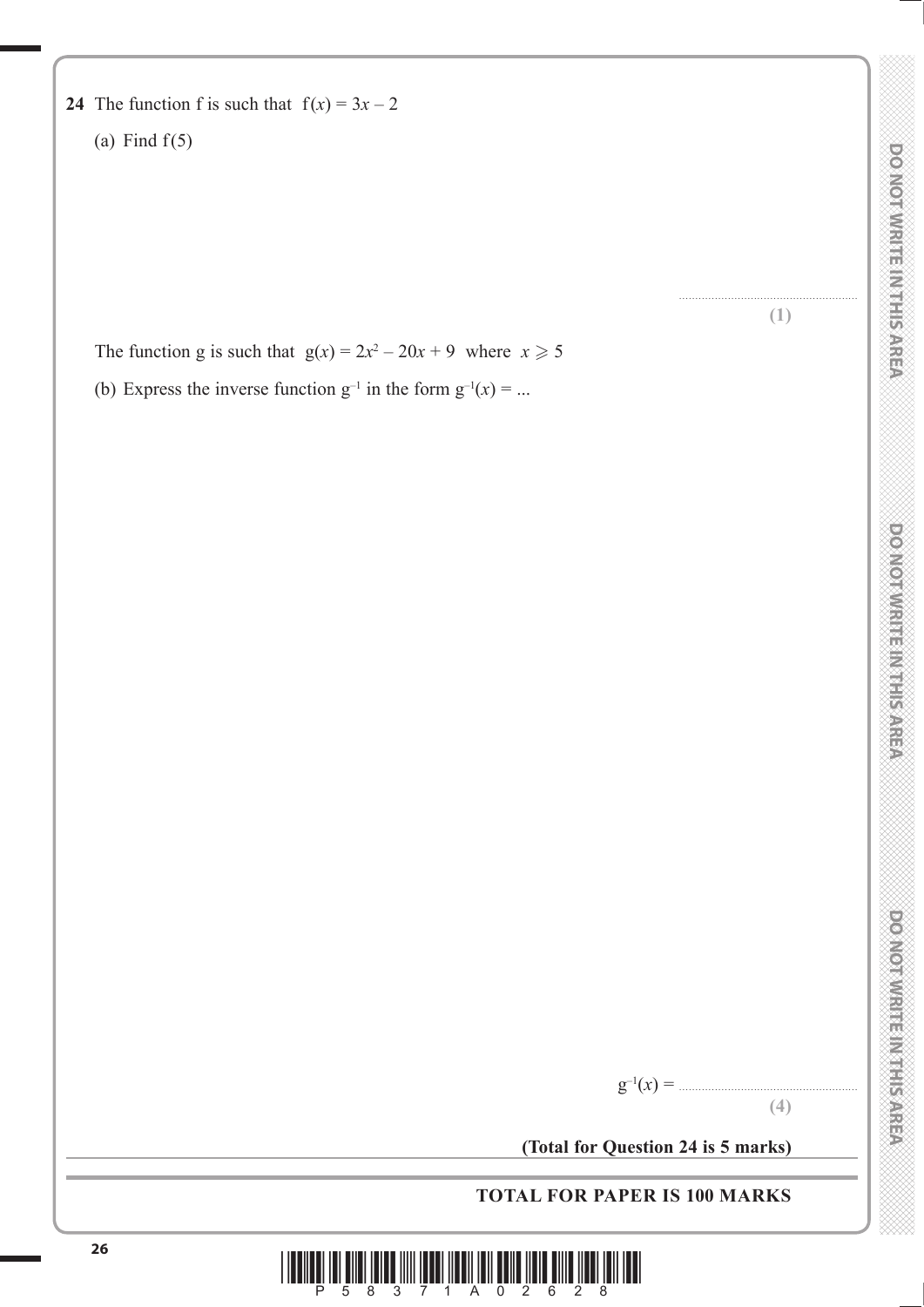**BLANK PAGE**